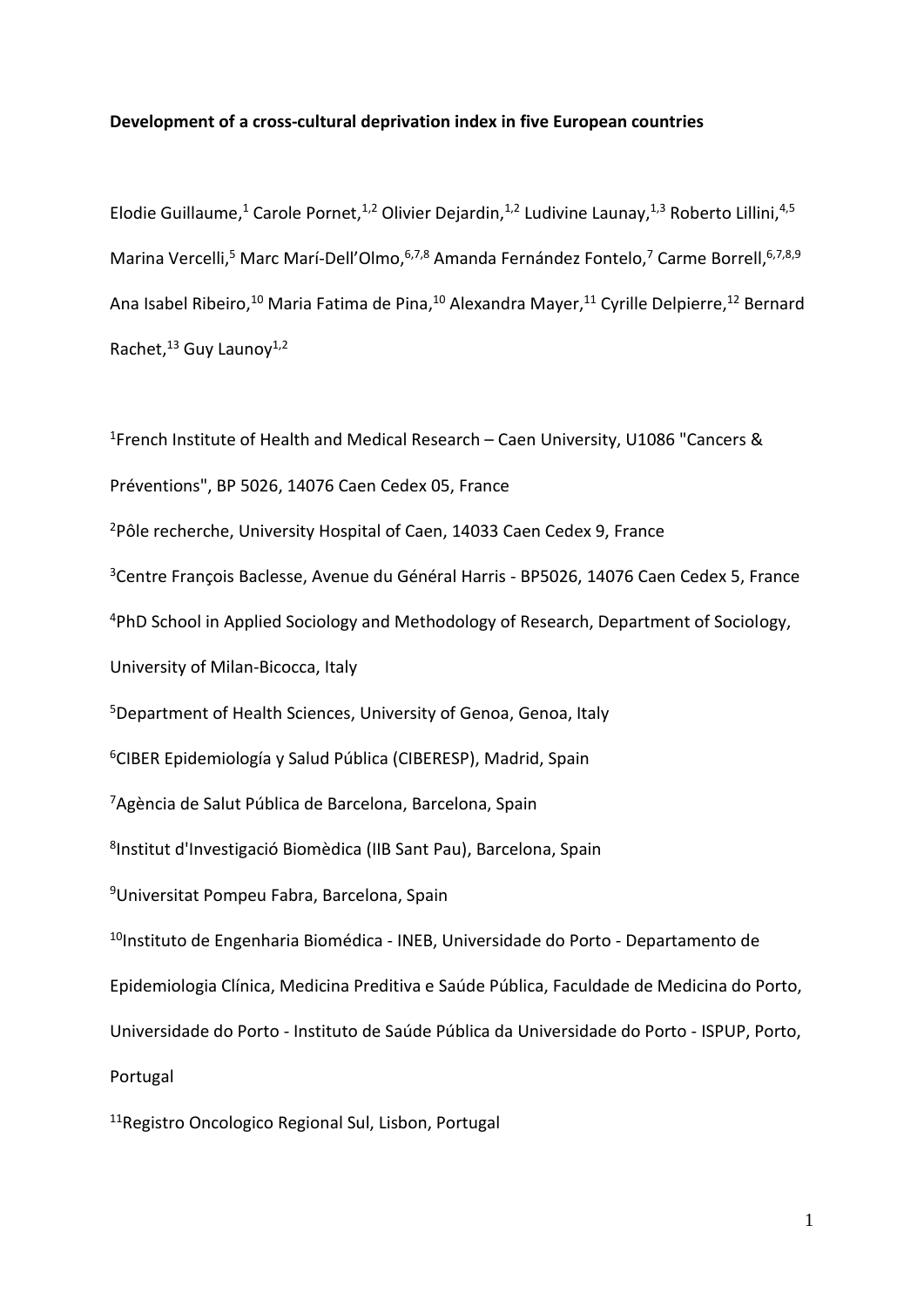<sup>12</sup>INSERM, U1027, Toulouse F-31300, France - Université Toulouse III Paul-Sabatier,

UMR1027, Toulouse F-31300, France

<sup>13</sup>Cancer Survival Group, Department of Non-Communicable Disease Epidemiology, London School of Hygiene and Tropical Medicine, London, UK

**Correspondence to**: Elodie Guillaume, "Cancers & Préventions," U1086 INSERM-UCBN, Pôle Recherche CHU CAEN, Centre François Baclesse, Avenue du Général Harris, BP 5026, 14076 Caen Cedex 05, France. Tel: +33 2 31 45 86 14

E-mail: elodie.guillaume@unicaen.fr

**Keywords:** Deprivation indices; European Deprivation Index; social inequalities in health; aggregate-level; individual-level.

**Word count:** main text: 3707 words; abstract: 241 words; tables: 5; figures: 0; supplementary material: 2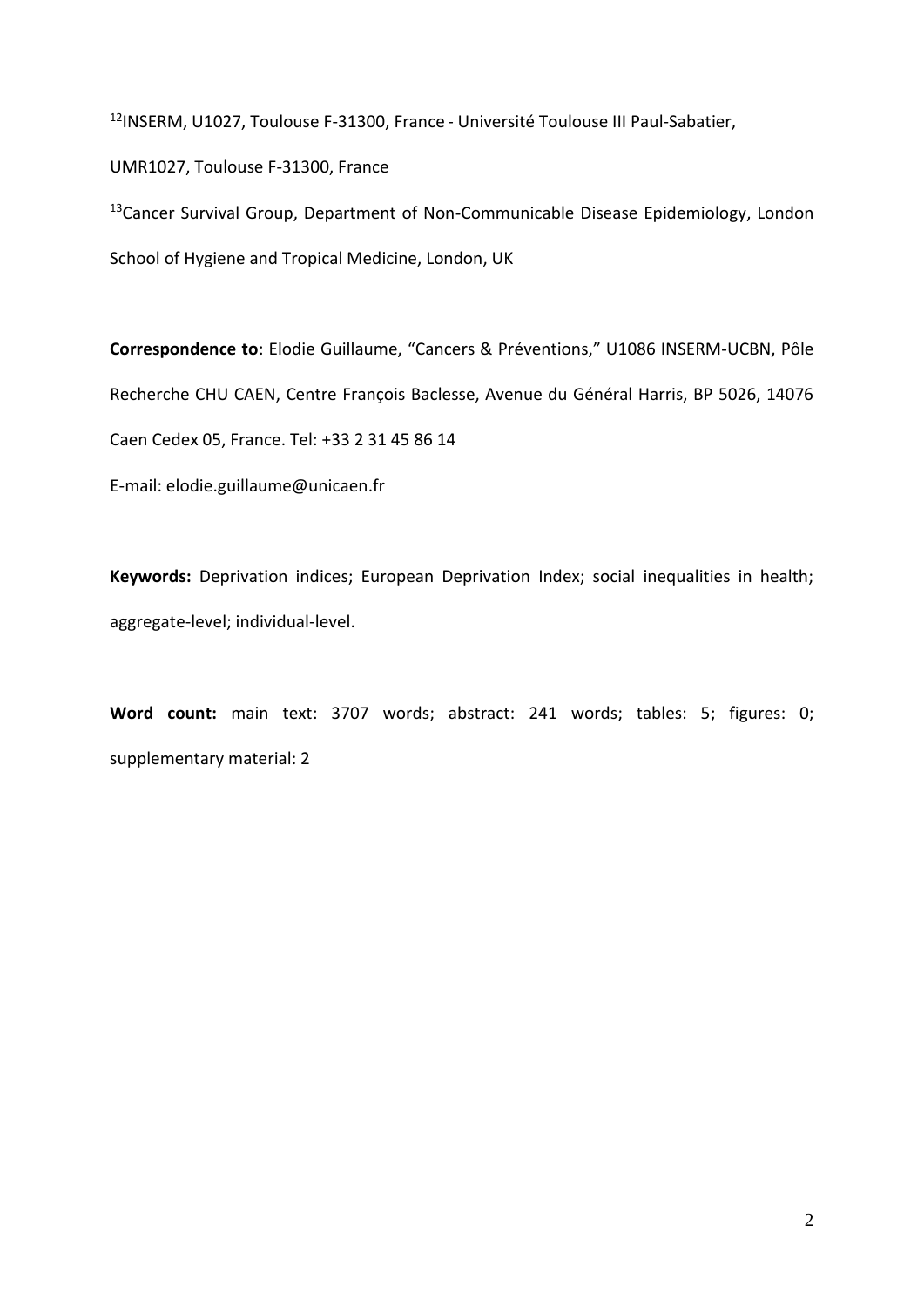#### **ABSTRACT**

**Background** Despite a concerted policy effort in Europe, social inequalities in health are a persistent problem. Developing a standardised measure of socioeconomic level across Europe will improve the understanding of the underlying mechanisms and causes of inequalities. This will facilitate developing, implementing and assessing new and more effective policies, and will improve the comparability and reproducibility of health inequality studies among countries. This paper presents the extension of the European Deprivation Index (EDI), a standardised measure first developed in France, to four other European countries—Italy, Portugal, Spain and England, using available 2001 and 1999 national census data.

**Methods and Results** The method previously tested and validated to construct the French EDI was used: first, an individual indicator for relative deprivation was constructed, defined by the minimal number of unmet fundamental needs associated with both objective (income) poverty and subjective poverty. Second, variables available at both individual (European survey) and aggregate (census) levels were identified. Third, an ecological deprivation index was constructed by selecting the set of weighted variables from the second step that best correlated with the individual deprivation indicator.

**Conclusion** For each country, the EDI is a weighted combination of aggregated variables from the national census that are most highly correlated with a country-specific individual deprivation indicator. This tool will improve both the historical and international comparability of studies, our understanding of the mechanisms underlying social inequalities in health, and implementation of intervention to tackle social inequalities in health.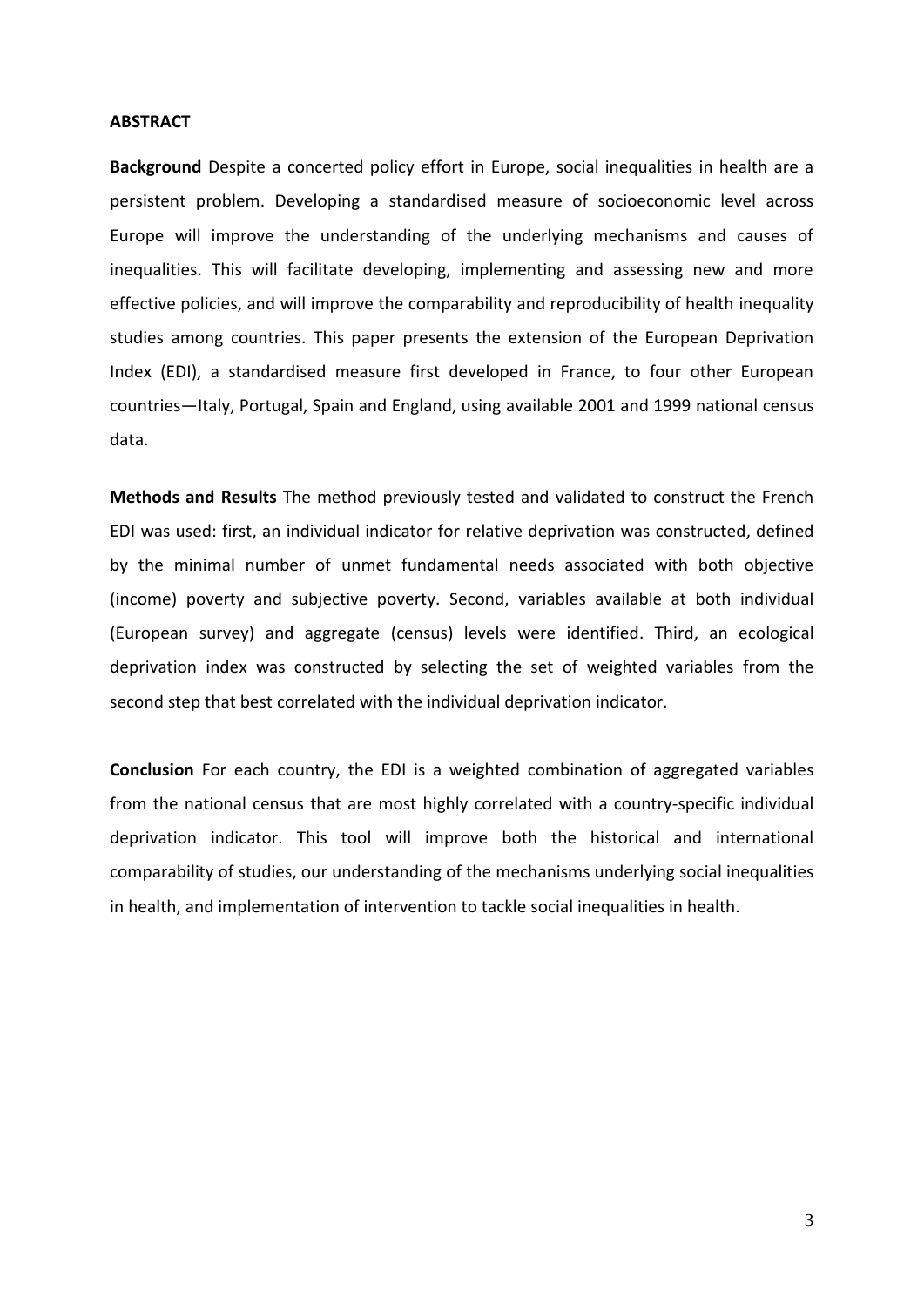#### **INTRODUCTION**

Tackling social inequalities in health is a persisting priority for international health authorities and for many national governments in Europe.[1] The level and nature of inequalities vary between countries according to the distribution of determinants of health inequalities. Along with increasing or decreasing trends in social inequalities, economic crises often quickly worsen inequalities. Measuring and comparing social inequalities in health between countries with different economies, social structures, and healthcare systems will facilitate developing more efficient policies to tackle social inequalities in health, and will increase our understanding of the underlying mechanisms and causes of social inequalities. Evidence-based health policies require reliable and accurate measures of a population's socioeconomic environment. From a European perspective, it is important that these measurements can be comparable or at least transferable between different European countries, despite their socio-cultural differences, in order to improve the comparability and reproducibility of health inequality studies across countries.

Townsend's pioneering work conceptualized poverty in terms of relative deprivation and has shaped subsequent research on the topic. It is the conceptual bedrock of what is now both a significant sub-disciplinary field and a focus of social policy across the developed world.[2] Deprivation refers to unmet need, which is caused by a lack of all kinds of resources, rather than financial needs alone, needs varying between societies and periods. A distinction has to be made between material and social deprivation. Material deprivation is easily measured with indicators relating to diet, health, clothing, housing, household facilities, environment and work.[3] Social deprivation is more difficult to measure. It has been described as providing a useful means of generalising the condition of those who do not or cannot enter into ordinary forms of family or other relationships.[4] By distinguishing between social and material deprivation, Townsend anticipated aspects of what might now be called 'social exclusion', and developed the theory of multiple deprivations as an accumulation of several types of deprivation.

Deprivation can also be categorised as objective or subjective. Objective deprivation relates to conditions, relationships, and behaviours, whereas subjective deprivation relates to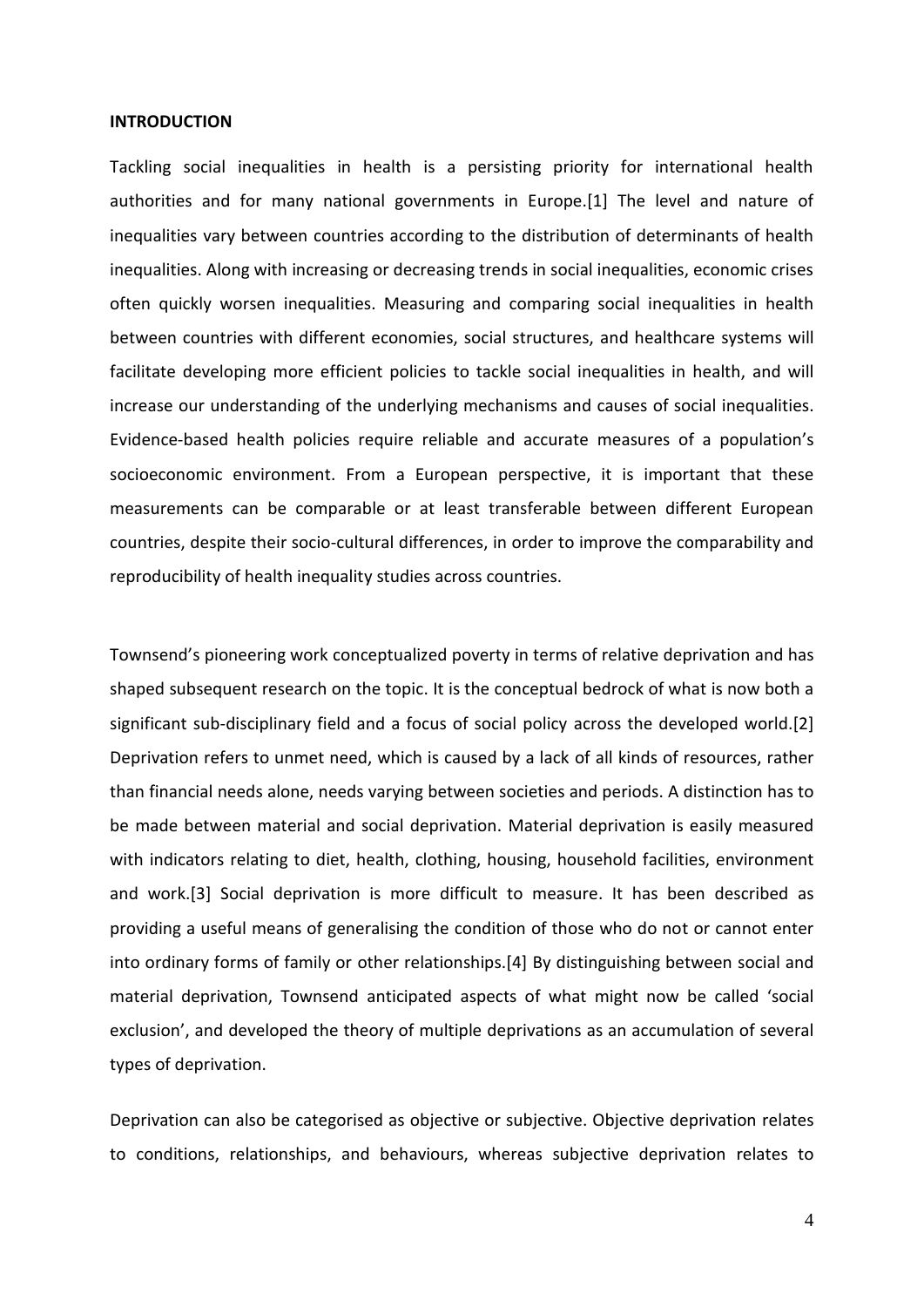attitudes or beliefs. Objective deprivation is perceived collectively or socially and is registered in the census; subjective deprivation is individually perceived and is assessed by questionnaire in specific surveys.[3, 4]

Because individual socioeconomic data are often absent or poorly collected in routine health databases, individual socioeconomic position can be assessed using socioeconomic characteristics of the place of residence. The ecological bias induced by this type of assessment is inevitable but it can be limited by the use of the smallest possible geographical scale.[5-7] Studies are therefore usually conducted with area-based measures developed from census data that are commonly known as ecological deprivation indices. These studies assess the impact of socio-economic characteristic of place of residence on health inequalities integrating composition and contextual effect.[8, 9]

Ecological deprivation indices were first developed in the early 1980s in the United Kingdom [3, 10, 11], then in numerous countries across the world, including United States [12], Canada [13, 14], New Zealand [15] and more recently in Italy [16-18], France [19-22], Spain [23, 24], Sweden [25], Czech republic [26] and Denmark.[27] Since 2000, an index measuring multiple deprivation (IMD) at the small-area level became the official area deprivation index in the whole UK.[28-30] The approach used conceptualizes multiple deprivation as a composite of different dimensions or domains of deprivation as anticipated by Townsend. Index of Multiple Deprivations was also developed and used in Germany.[31, 32] According to data availability at individual or aggregated level, the type of poverty measured by theses indices and the approaches used to build them, vary widely making European and international comparisons difficult.

In a previous paper, we developed a method for constructing a small area level ecological deprivation index that is replicable in all European Union members, based on a European survey on deprivation (European Union Statistics on Income and Living Conditions: EU-SILC) and national census data [33] The previous paper provided the French version of this European Deprivation Index (EDI), which has since been used in several studies on social inequalities in cancer incidence [34] and screening uptake.[35]

5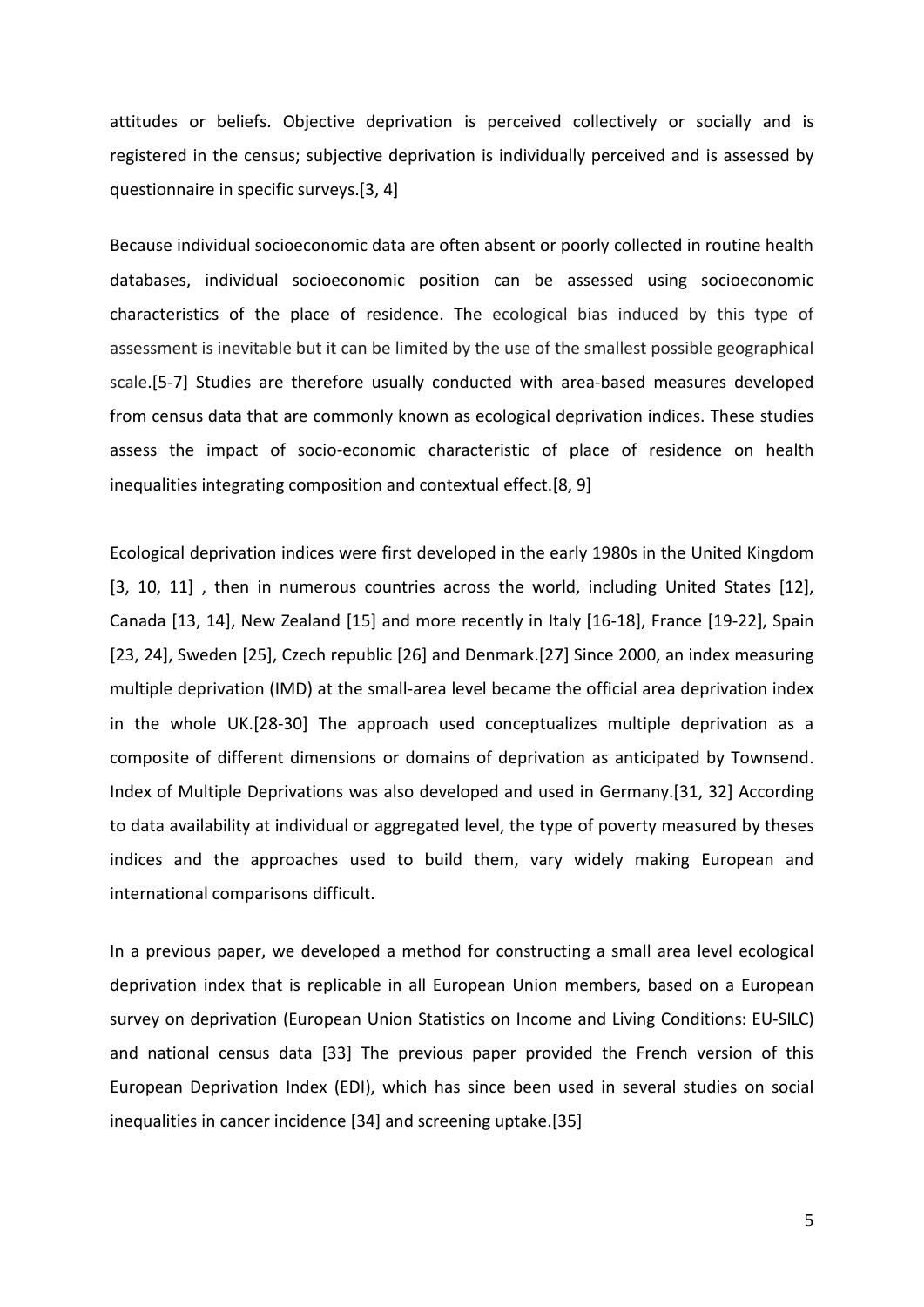An informal European network of English, French, Italian, Portuguese, and Spanish experts was created in 2012 to develop a comparable index measuring socioeconomic deprivation status across participant countries. In this paper, we present the EDI version developed for these five countries: Italy, Portugal, Spain, England and France.

#### **MATERIALS AND METHODS**

### **Data sources**

1. Individual data: the EU-SILC common questionnaire framework

We used the EU-SILC (European Union Statistics on Income and Living Conditions http://www.eui.eu/Research/Library/ResearchGuides/Economics/Statistics/DataPortal/EU-SILC.aspx) survey to obtain individual data to construct the indices. EU-SILC is a crosssectional and longitudinal sample survey providing data on income, poverty, social exclusion and living conditions in the European Union. The common EU-SILC framework provides a recommended design for implementing EU-SILC, with common requirements (for imputation, weighting, sampling errors, and calculation), common concepts (household and income), and common classifications (ISCO: International Standard Classification of Occupations, NACE: Statistical Classification of Economic Activities, and ISCED: International Standard Classification of Education) aimed at maximising the comparability of the information produced. From these data, the statistical office of the European Union (Eurostat - http://ec.europa.eu/eurostat/web/main) produces a European standardised questionnaire that is specifically designed to study deprivation. It consists of nine questions common to European Union members evaluating needs that directly or indirectly induce financial inability. Only these individual data from the survey conducted in 2006, common to all European Union members, were used in this work.

For each European Union member, the sum of weights for the sample design and the response rate to a national questionnaire were tailored on the basis of the national population size. All analyses were weighted for non-response and adjusted for sample design to ensure the representativeness of the results for each member.

6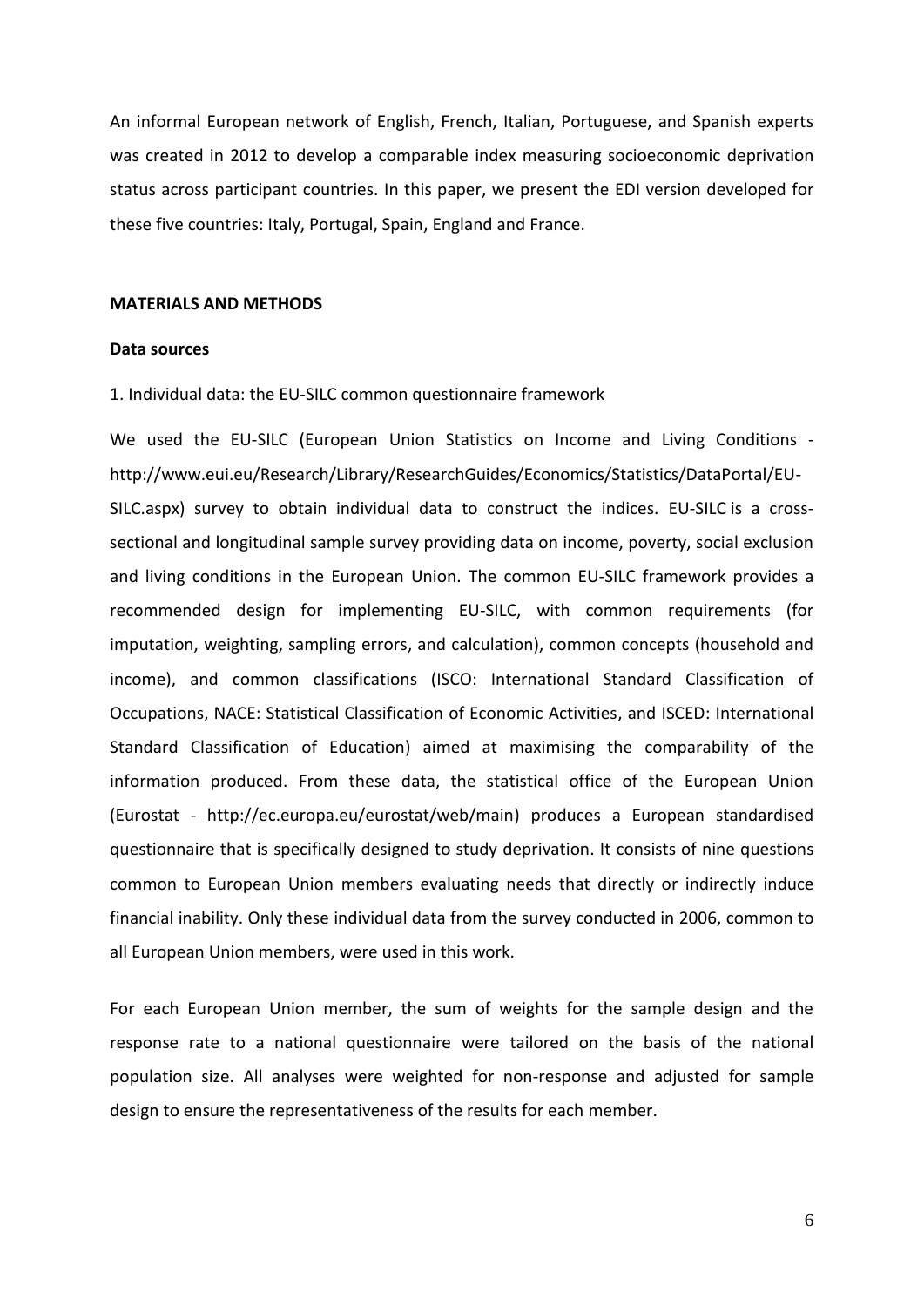2. Ecological data: national population censuses

Ecological data came from the last exhaustive national population censuses which were conducted in 2001 for Italy (Italian National Institute of Statistics: ISTAT http://www.istat.it/en/censuses), Portugal (National Institute of Statistics : INEhttps://www.ine.pt/xportal/xmain?xpgid=ine\_main&xpid=INE&xlang=en), Spain (National Institute of Statistics: INE - http://www.ine.es/en/welcome.shtml), and England (Office for national statistics: ONS - http://www.ons.gov.uk/ons/index.html), and in 1999 for France (National Institute for Statistics and Economic Studies: INSEE - [http://www.insee.fr/fr/\)](http://www.insee.fr/fr/). To minimise the unavoidable ecological bias as much as possible [36-38], the smallest area for which census data were available was identified for each country (Table 1).

|          | Total      | Year of | Smallest geographical unit | Average    | $N^{\circ}$ of |
|----------|------------|---------|----------------------------|------------|----------------|
|          | population | Census  |                            | population | units          |
|          |            |         |                            | per unit   |                |
| France   | 58,500,000 | 1999    | IRIS <sup>1</sup>          | 2,000      | 50,000         |
| Italy    | 57,000,000 | 2001    | Census tracts              | 170        | 352,205        |
| Portugal | 10,500,000 | 2001    | Census tract block groups  | 640        | 16,090         |
| Spain    | 40,850,000 | 2001    | Census tracts              | 1,000      | 34,300         |
| England  | 59 950 000 | 2001    | LSOA <sup>2</sup>          | 1,500      | 34,400         |
|          |            |         |                            |            |                |

**Table 1.** Census population and smallest geographical units for the five European countries

 $1$  IRIS = aggregated units for statistical information'

<sup>2</sup> LSOA = Lower Super Output Areas

### **European Deprivation Index construction**

EDI is based on the methodology first developed by sociologists in England [3, 39] that uses the concept of relative deprivation measured by fundamental needs associated with both objective (income) and subjective poverty. The full methodological and theoretical concepts have been reported previously.[33] The method of index construction was identical for each country, based on three steps and using first EU-SILC individual data and second data from each country census.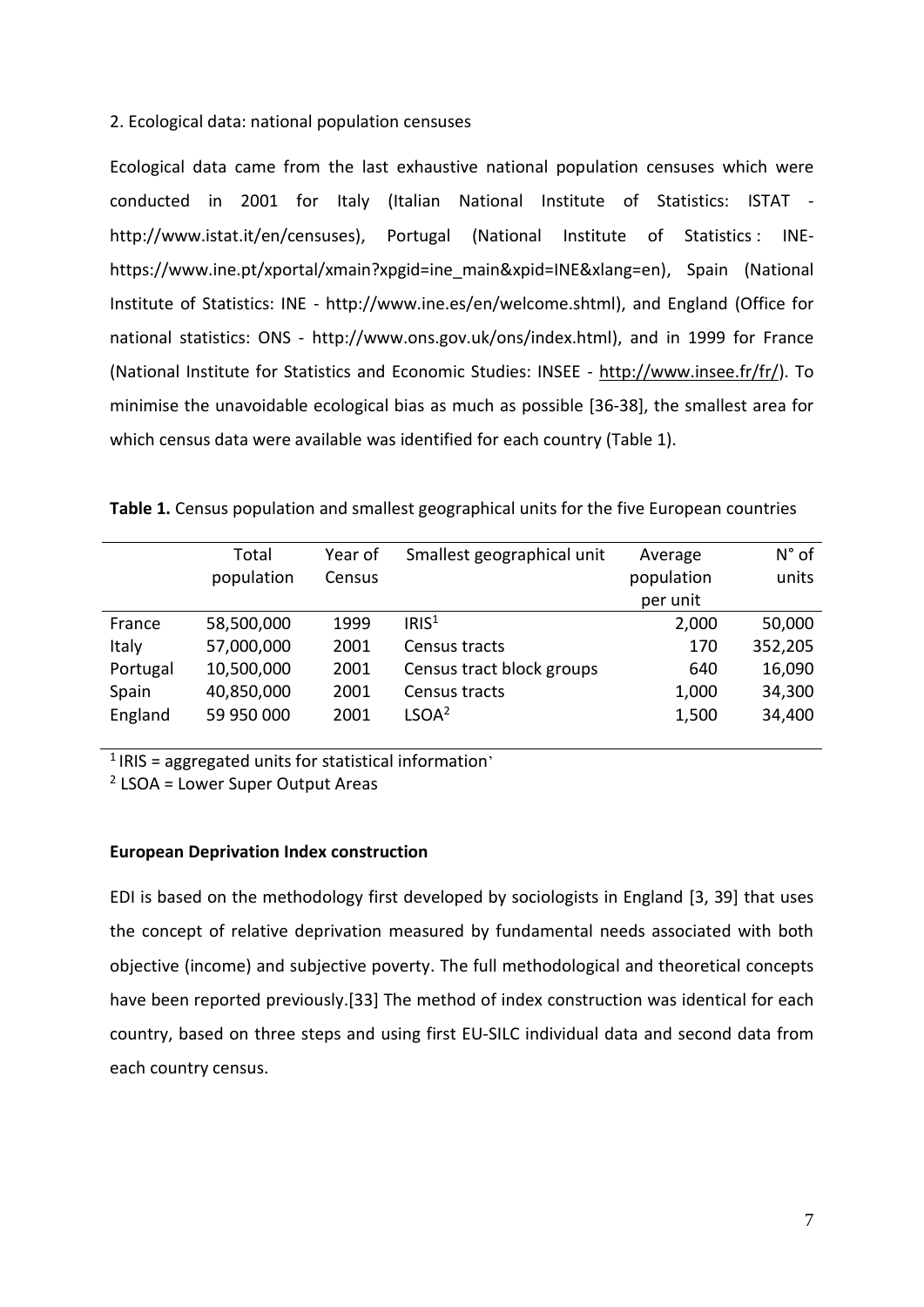### **Step 1: Construction of an individual deprivation indicator**

The first step was constructing an individual indicator for deprivation that was exclusively based on EU-SILC data for fundamental needs identification.

### 1.1 Selection of fundamental needs at the individual level

Needs directly inducing financial inability were assessed in the survey by questions formulated with the phrasing "ability to" or "capacity to" followed by fixed answer choices of "yes" or "no". Needs not directly inducing a financial inability were assessed with the formulation "Do you have…". At least 50% of households had to possess something for it to be considered a potential fundamental need. Among these pre-selected needs, the goods/services that less than 50% of households did not have because they could not afford them were considered as fundamental needs.

1.2 Selection of fundamental needs associated with both objective (income) and subjective poverty

Income poverty was directly available in the EU-SILC survey and subjective poverty was assessed by the "Ability to make ends meet" question in EU-SILC. This variable with 6 modalities of response (from "With great difficulty" to "Very easily") was dichotomised. The threshold at which a person felt 'poor' was determined by the best fit (highest Wald test's) of the relationship between income poverty and subjective poverty by univariable logistic regressions. Among the preselected fundamental needs those associated with both objective (income) poverty and subjective poverty were selected by multivariable logistic regressions. Selected fundamental needs are those for which the p-value was significant at the 5% level for both models.

### 1.3 Definition of an individual deprivation indicator

Then the individual deprivation indicator was defined by the minimal number of fundamental needs lacking by financial incapacity. The threshold of the number of lacking fundamental needs explaining both income poverty and subjective poverty was determined statistically by the best fit of the relationship between income poverty and subjective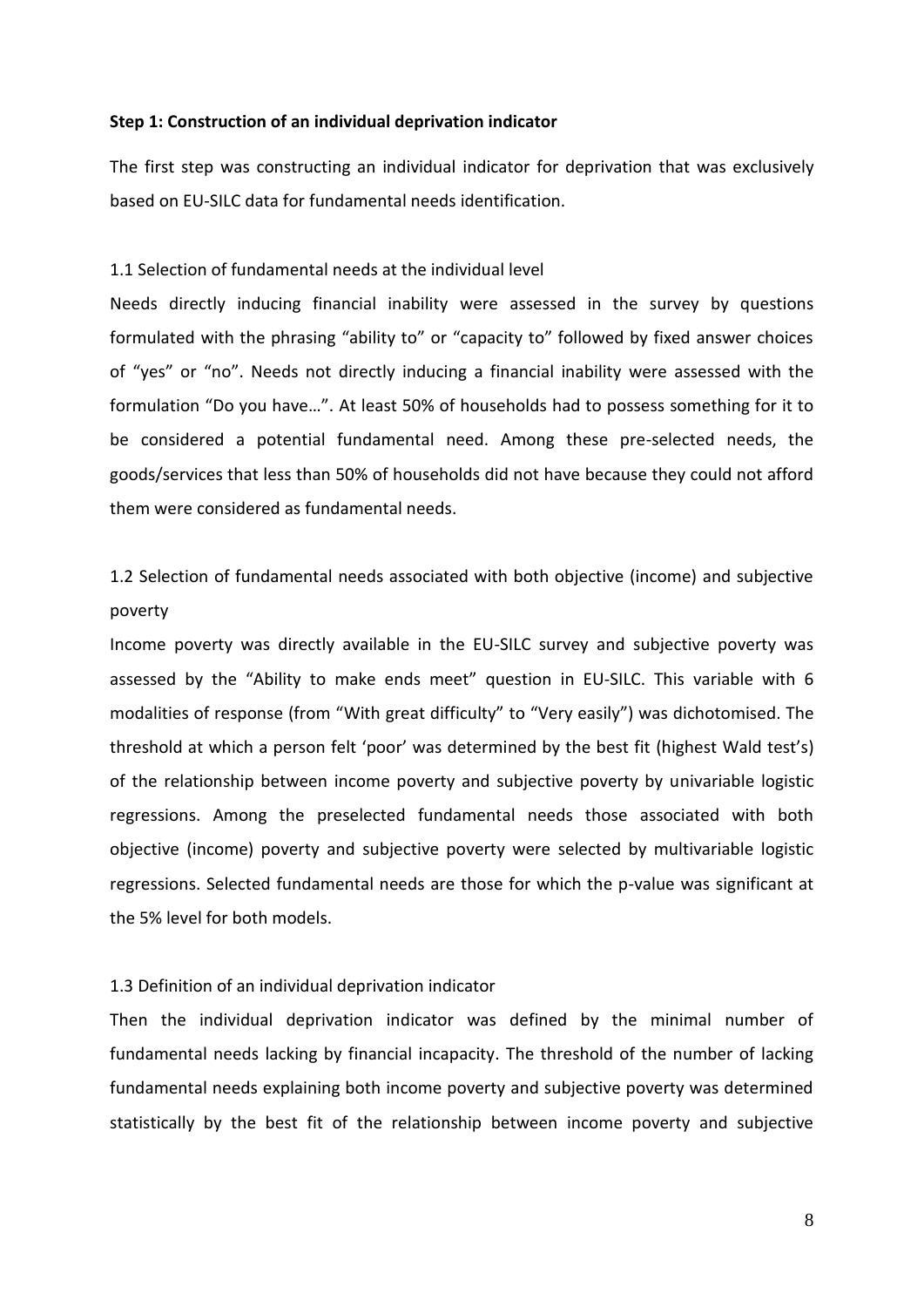poverty and the minimal lacking fundamental needs. This defined the individual deprivation indicator.

# **Step 2: Identification and dichotomisation of variables available both at aggregate (census) level and individual (EU-SILC) level**

The second step was identifying the domains of variables available both at individual (EU-SILC survey) and aggregate levels (census) in each country. These variables were then dichotomised based on the results of logistic regression.

### **Step 3: Construction of an ecological deprivation index, the EDI**

The third and final step was constructing an ecological deprivation index.

First, the univariable logistic regression model selected the variables of the step 2, that explained the individual indicator ( $p < .05$ ) (step 1.3). These variables were then grouped together in a new model. The multivariable logistic regression facilitated the selection of the individual variables that were available in both the EU-SILC and National Census datasets, when they were associated with the EU-SILC individual deprivation indicator. As these selected variables were also available in the census data at the smallest level, we were able to build for each country the ecological deprivation index by using these variables. The regression coefficients associated with these selected variables in the final model became the weights of these variables measured at the aggregated level in the ecological index. The final index is the sum of these weighted variables.

### **RESULTS**

### **Step 1: Construction of an individual deprivation indicator**

1.1. Selection of fundamental needs at the individual level

In accordance with the concept of relative deprivation, we investigated how individuals define deprivation based on what they can or cannot afford in a specific societal and cultural context. Using EU-SILC household databases, a list of potential fundamental needs involving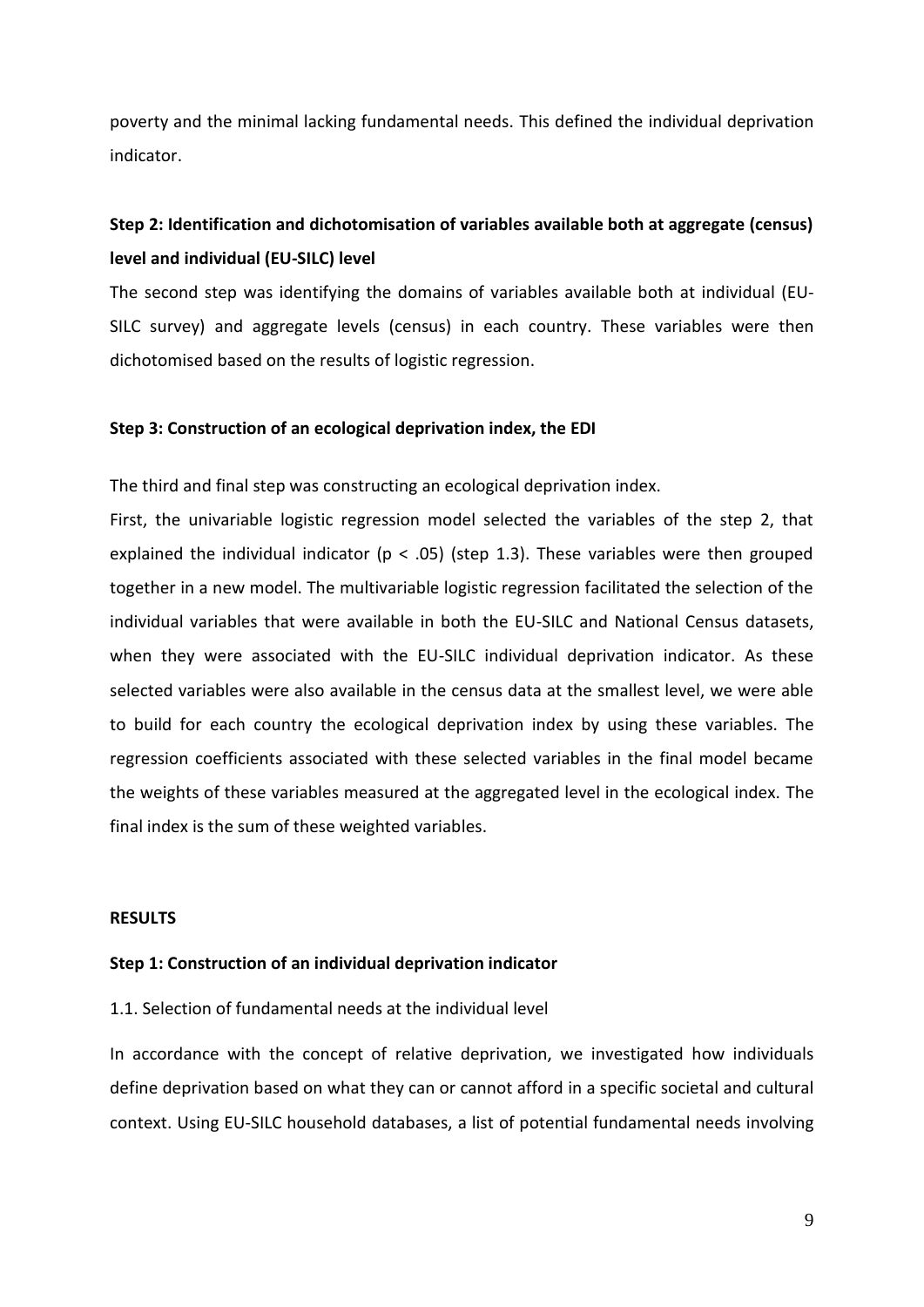"possession" was constructed. Their lack reflects deprivation in a specific cultural context (Table 2).

**Table 2.** Identification of fundamental needs (Proportion of households that indicated that specific goods and services were not within their means, EU-SILC survey 2006)

| Type of needs                                                                            | <b>France</b> | <b>Italy</b> | Portugal       | <b>Spain</b> | England-<br>Wales $(1)$ |
|------------------------------------------------------------------------------------------|---------------|--------------|----------------|--------------|-------------------------|
| Eating a meal containing meat, fish, or the<br>vegetarian equivalent once every two days | 6.7%          | 6.2%         | 4.4%           | 4.0%         | 5.0%                    |
| Taking a week's annual holiday away from<br>home                                         | 32.5%         | 38.7%        | $60.5\%^{(2)}$ | 38.3%        | 22.7%                   |
| Using your own means to cover a necessary<br>yet unplanned expense                       | 34.1%         | 28.4%        | 18.2%          | 31.2%        | 28.8%                   |
| Keeping your house adequately warm                                                       | $6.7\%$       | 10.4%        | 41.6%          | 9.3%         | 4.9%                    |
| Having a phone (including mobile phone)                                                  | 0.9%          | 1.5%         | 5.4%           | 0.5%         | 0.2%                    |
| Having a colour TV                                                                       | 0.4%          | 0.5%         | 1.1%           | 0.1%         | 0.1%                    |
| Having a computer                                                                        | 8.3%          | ŧ            | $\ddagger$     | 9.0%         | 5.7%                    |
| Having a washing machine                                                                 | 1.4%          | 0.8%         | 4.8%           | 0.4%         | 0.8%                    |
| Having a personal car                                                                    | 4.6%          | 3.8%         | 11.6%          | 4.8%         | 5.3%                    |

(1) England and Wales could not be distinguished for these data

(2) Because >50% of Portugal's population cannot afford "to take a week's annual holiday away from home", this item is not considered a fundamental need.

‡ Because <50% of the households have a computer, this item is not considered a fundamental need.

Table 2 shows that the identified fundamental needs were similar across the countries, except "taking a week's annual holiday away from home" in Portugal and "having a computer" in Portugal and Italy, which were lacking in >50% of the population in these countries and thus were not treated as fundamental needs there.

1.2. Selection of fundamental needs associated with both objective (income) and subjective poverty

Objective poverty represents low income. An individual was considered poor when their household had a standard of living below 60% of the median national standard of living,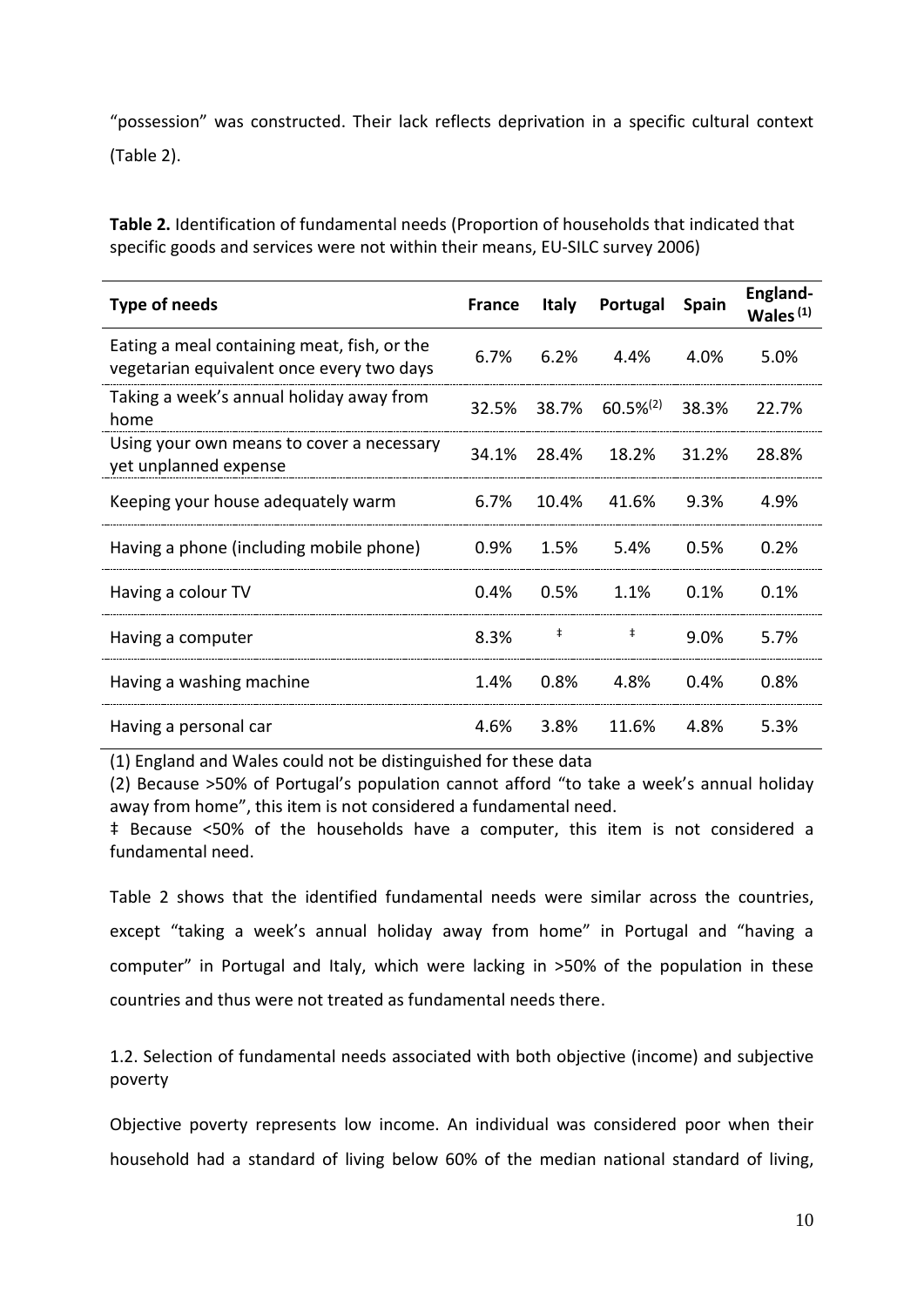following the official Eurostat definition. The standard of living is equal to the net income of the household divided by the number of units of consumption.

In 2006, the poverty threshold per one consumption unit, independent of the size and structure of the household, was €800 in France, €728 in Italy, €341 in Portugal, €525 in Spain, and €876 in England. By this definition, the percentage of low-income households as identified in EU-SILC was 14.0% in France, 20.3% in Italy, 20.7% in Portugal, 21.3% in Spain, and 20.5% in England-Wales.

Because the concept of deprivation cannot be determined solely by income, subjective poverty was evaluated using the variable "Ability to make ends meet" (six modalities of response: 1. With great difficulty 2. With difficulty 3. With some difficulty 4. Fairly easily 5. Easily 6. Very easily) in EU-SILC survey. The cut-off point for each country, was 1 for Portugal, 2 for Italy, England-Wales and France, and 3 for Spain. This results show that the feeling of poverty varied between Latin countries, even for nearest countries as Spain and Portugal, reflecting the inter-countries cultural differences.

Table 3 shows the percentage of people reporting difficulty "making ends meet" according to country.

|                | Subjectively poor | Objectively (income) |
|----------------|-------------------|----------------------|
|                | households        | poor households      |
| France         | 16.0%             | 14.0%                |
| Italy          | 34.7%             | 20.3%                |
| Portugal       | 15.7%             | 20.7%                |
| Spain          | 60.0%             | 21.3%                |
| England-Wales* | 13.3%             | 20.5%                |

**Table 3**. Percentage of subjectively and objectively (income) poor households in France, Italy, Portugal, Spain and England

\* England and Wales could not be distinguished for these data

The most important inter-country difference in index construction was the much higher percentage of subjectively poor households in Spain. Among the previously identified fundamental needs (step 1.1), those associated with both objective and subjective poverty were selected by logistic regressions (Table 4).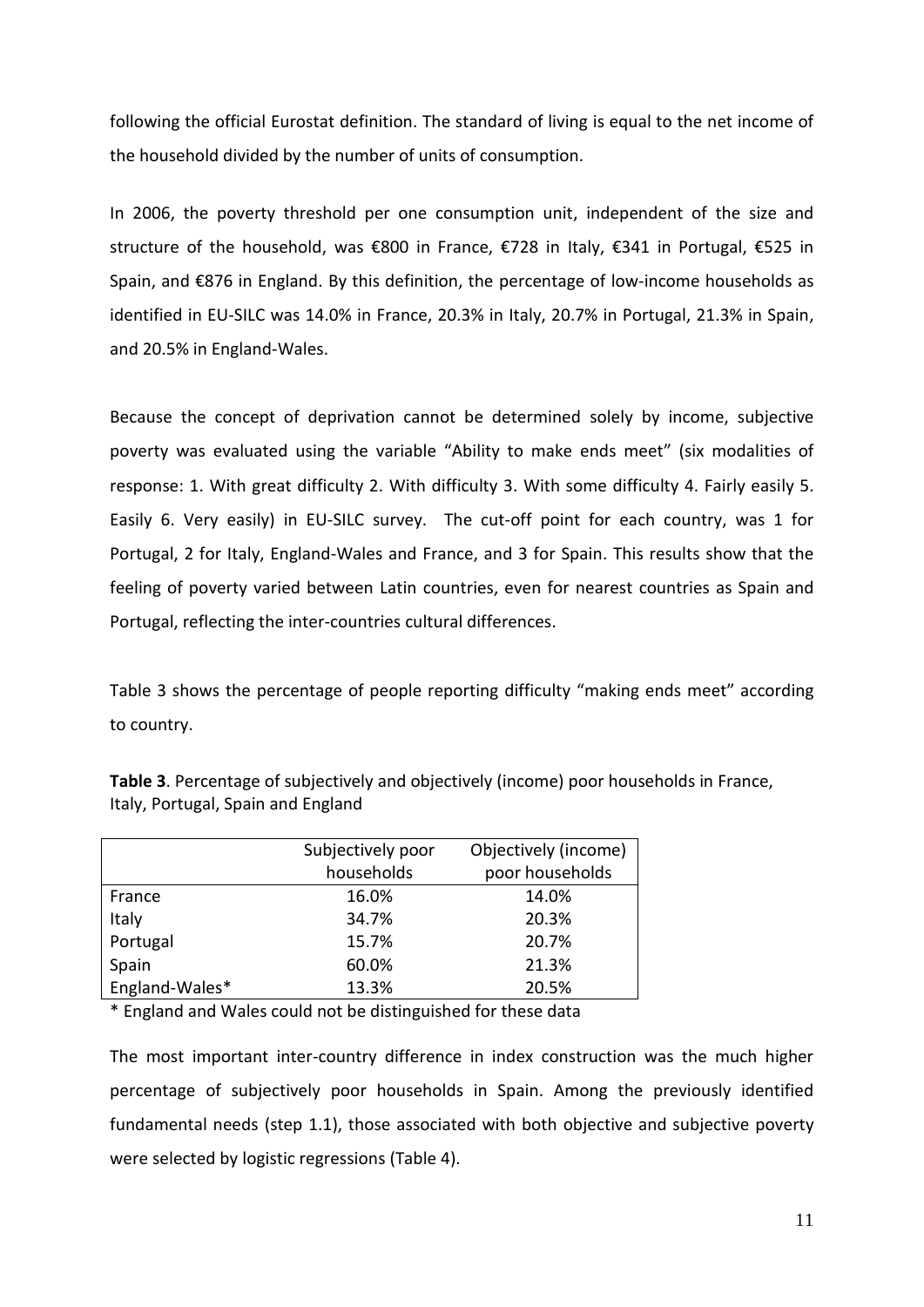**Table 4.** Selecting fundamental needs associated with both objective and subjective poverty in France, Italy, Portugal, Spain and England-Wales in 2006 using univariable and multivariable logistic regression (Symbol X).

|                                                                                          |   |   | France Italy Portugal Spain |   | England-<br>Wales <sup>*</sup> |
|------------------------------------------------------------------------------------------|---|---|-----------------------------|---|--------------------------------|
| Eating a meal containing meat, fish, or the<br>vegetarian equivalent once every two days | X |   | x                           |   | x                              |
| Taking a week's annual holiday away from<br>home                                         | x | X |                             | x | x                              |
| Using your own means to cover a necessary<br>yet unplanned expense                       | x | X | X                           | x | x                              |
| Keeping your house adequately warm                                                       | x | x | x                           |   |                                |
| Having a phone (including a mobile phone)                                                |   |   |                             |   |                                |
| Having a colour TV                                                                       |   |   |                             |   |                                |
| Having a computer                                                                        |   |   |                             |   |                                |
| Having a washing machine                                                                 |   |   |                             |   |                                |
| Having a personal car                                                                    |   |   | x                           |   |                                |
|                                                                                          |   |   |                             |   |                                |

\* England and Wales could not be distinguished for these data

Table 4 shows that fundamental needs associated with both objective and subjective poverty were partly shared in the focus countries. "Using your own means to cover a necessary yet unplanned expense" seemed to be a "European" fundamental need, while items about holidays, eating, warming the house, and having a personal car were shared by three countries or more. Colour TV and a washing machine were not relevant in any country. The number of fundamental needs associated with objective and subjective poverty (between four and five) was quite constant.

## 1.3. Definition of an individual deprivation indicator

A binary individual deprivation indicator was obtained by determining the best threshold for the number of fundamental needs unmet due to financial inability. The threshold best-fitting poverty in all countries was the lacking of two fundamental needs. Then, the households were defined as deprived only if they could not afford at least two of the country-specific fundamental needs.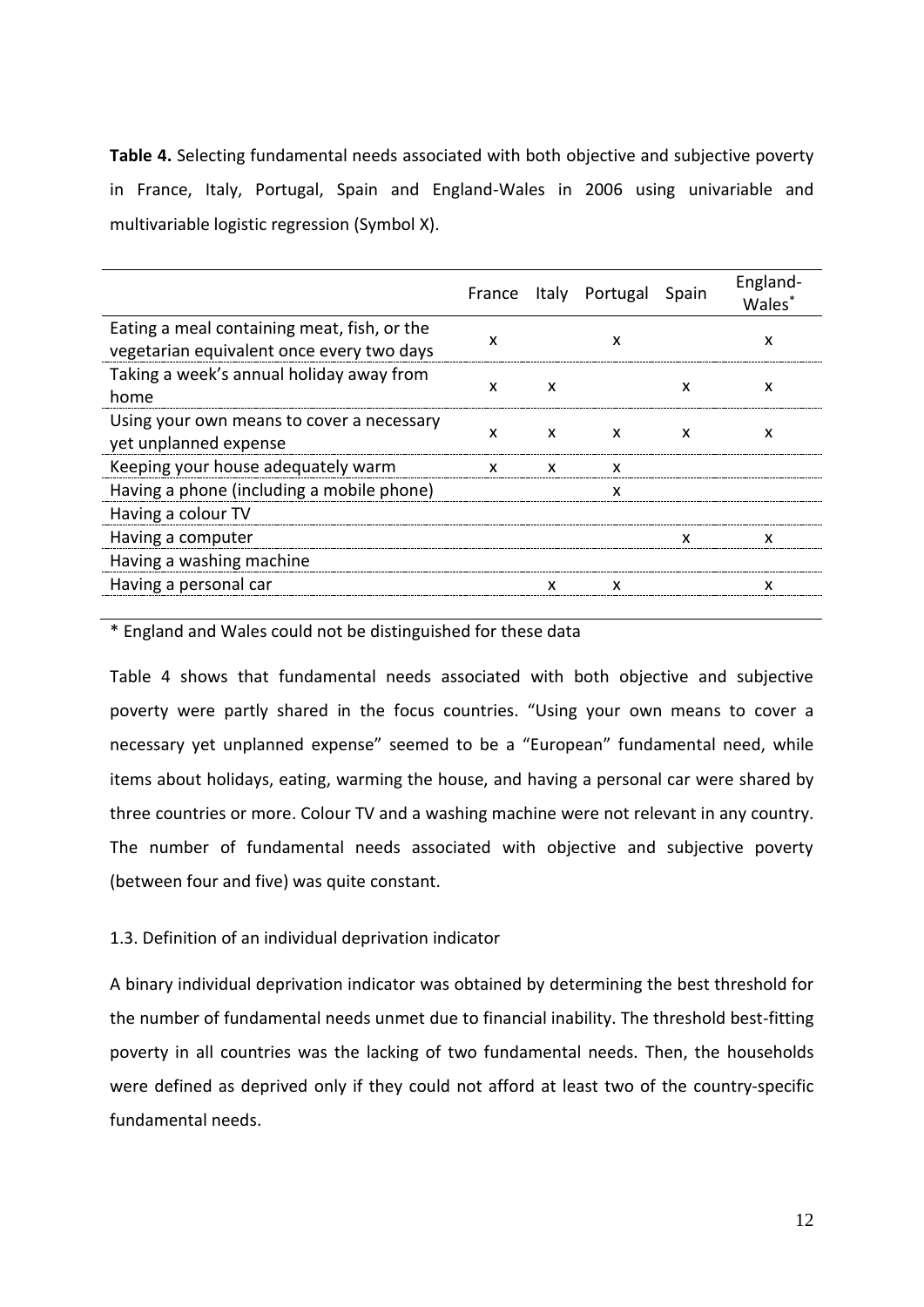## **Step 2: Identification and dichotomisation of variables available both at aggregate (census) level and individual (EU-SILC) level**

The aggregated index, based on each country's available census data, must fit with the common individual deprivation index to the best possible degree. Therefore, in order to compute this index, for each country it was necessary to identify the variables that were available, phrased and coded in the same way in both the EU-SILC and census datasets. Six domains of deprivation were identified across all five European countries (Table 5).

## **Step 3: Construction of an ecological deprivation index, the EDI**

For each country, EDI was derived from a weighted combination of aggregated variables from the national census. These variables were those best correlated with the individual deprivation indicator.

Table 5 shows variables selected for the ecological deprivation index for each country, which were variables associated with the binary individual deprivation indicator.

In the final model, the regression coefficients associated with the selected variables became the variables' weights measured at the aggregated level in the ecological index (Table 5). For each country, the weighted sum of these variables constituted an ecological measure.

| Domains                              | Variables                  | France | Italy | Portugal | Spain | England |
|--------------------------------------|----------------------------|--------|-------|----------|-------|---------|
| Social exclusion                     | Crime/vandalism            |        |       |          | 0.49  |         |
|                                      | Foreign nationality        | 0.41   |       |          |       |         |
| Household data                       | Overcrowding*              | 0.21   | 0.83  | 0.40     | 0.99  | 0.95    |
|                                      | Single-parent household    | 1.00   |       |          |       | 1.35    |
|                                      | Household with ≥6 persons  | 0.97   |       |          |       |         |
| <b>Basic amenities</b><br>of housing | No bath or shower          | 0.71   | 2.08  | 0.06     | 1.33  |         |
|                                      | No indoor flushing         |        | 0.56  | 1.46     |       |         |
|                                      | No detached house          |        |       |          |       | 0.85    |
| Home                                 | Non-owner <sup>§</sup>     | 1.02   | 1.07  | 1.19     | 0.73  | 1.46    |
| ownership                            |                            |        |       |          |       |         |
| Car                                  | No car                     | 0.71   |       |          | 1.74  | 0.83    |
| <b>Marital status</b>                | Not married                |        | 0.15  |          | 0.37  | 0.45    |
| Year of birth /                      | Women aged $\geq 65$ years |        | 0.33  | 0.25     |       |         |

**Table 5.** Weights (regression model coefficients) of variables selected for the ecological deprivation index (EDI) in Italy, Portugal, Spain and England from 2001 and 1999 from France census data.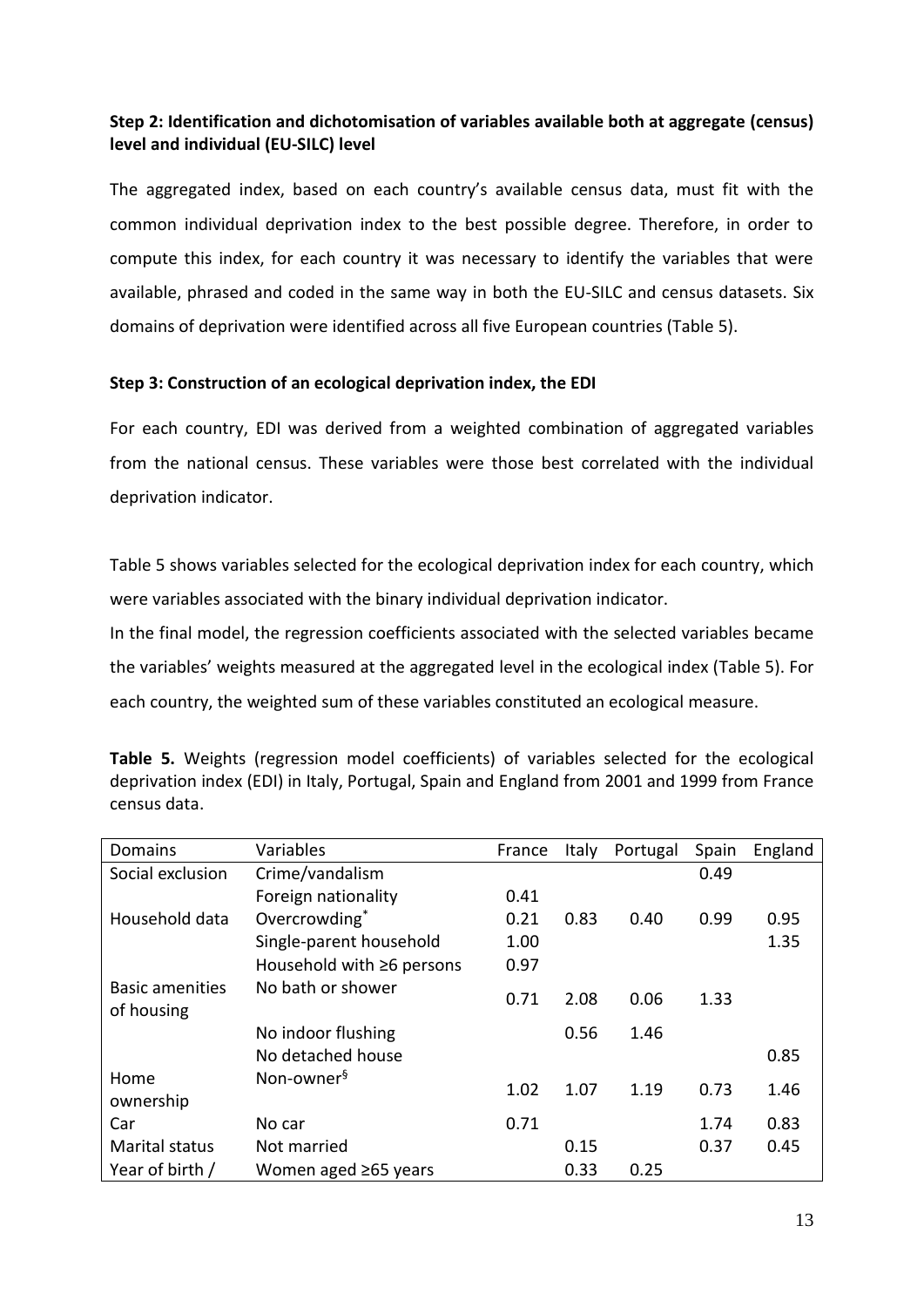| Sex                  |                                                     |      |      |      |      |      |
|----------------------|-----------------------------------------------------|------|------|------|------|------|
| Employment<br>status | Permanently disabled or/and<br>unable to work       |      |      |      |      | 0.98 |
|                      | Unemployed                                          | 0.94 | 1.18 | 0.37 |      |      |
| Education level      | No higher education <sup>#</sup>                    | 1.17 | 1.07 | 1.29 | 1.30 | 0.31 |
| Occupation           | Status in employment : no                           |      |      |      |      |      |
|                      | self-employer with                                  |      |      |      | 0.95 |      |
|                      | employees                                           |      |      |      |      |      |
|                      | Occupation : Low-income<br>occupations <sup>+</sup> | 0.57 | 0.19 | 0.01 | 0.62 | 0.39 |

\*Overcrowding: "> 1 person per room", except for Portugal : "household with 6 rooms or more"

§Non-owner: "all non-owners" in France and Spain; "renters" in Italy and Portugal; "social renters" in the England.

‡No higher education: "no tertiary education" in France, Italy, Spain and the England; "primary education" in Portugal.

†Elementary occupations: "unskilled workers" in France and in Spain; "people in a different situation than employee" in Italy; "manual workers" in Portugal; "no business leaders/company managers/intermediate occupations" in England.

For the target countries, EDI was composed of 8–10 census variables. Four were shared in common: "overcrowding", "non-owner", "no higher education", and "low-income occupations". "Unemployed" was not a variable for the Spanish and English EDI, where working situation was represented by "no self-employer with employees" and "permanently disabled or/and unfit to work", respectively. One peculiarity of the composition of the Spanish EDI was the "crime/vandalism" census variable, which was not available in other censuses at the smallest level. Finally, because the domains of deprivation for which variables were available in both the EU-SILC survey and the national censuses were not shared in common in all five countries, and because the variables associated with the individual deprivation indicator were different among countries, the variables comprising the final deprivation index differed among countries. We obtained a country-specific index approximating individual deprivation indicators by the available census tract data. Although the variables differ among countries, the index was based on the same theoretical concept of relative poverty, and it was comparable across countries (Supplementary material 1).

### **Mapping of EDI**

To develop more easily readable maps for Italy and Spain, EDI scores were computed (SAS 9.1 in France and England, R 3.0.1 in Spain, SPSS v21.0 in Portugal and SPSS v19.0 in Italy)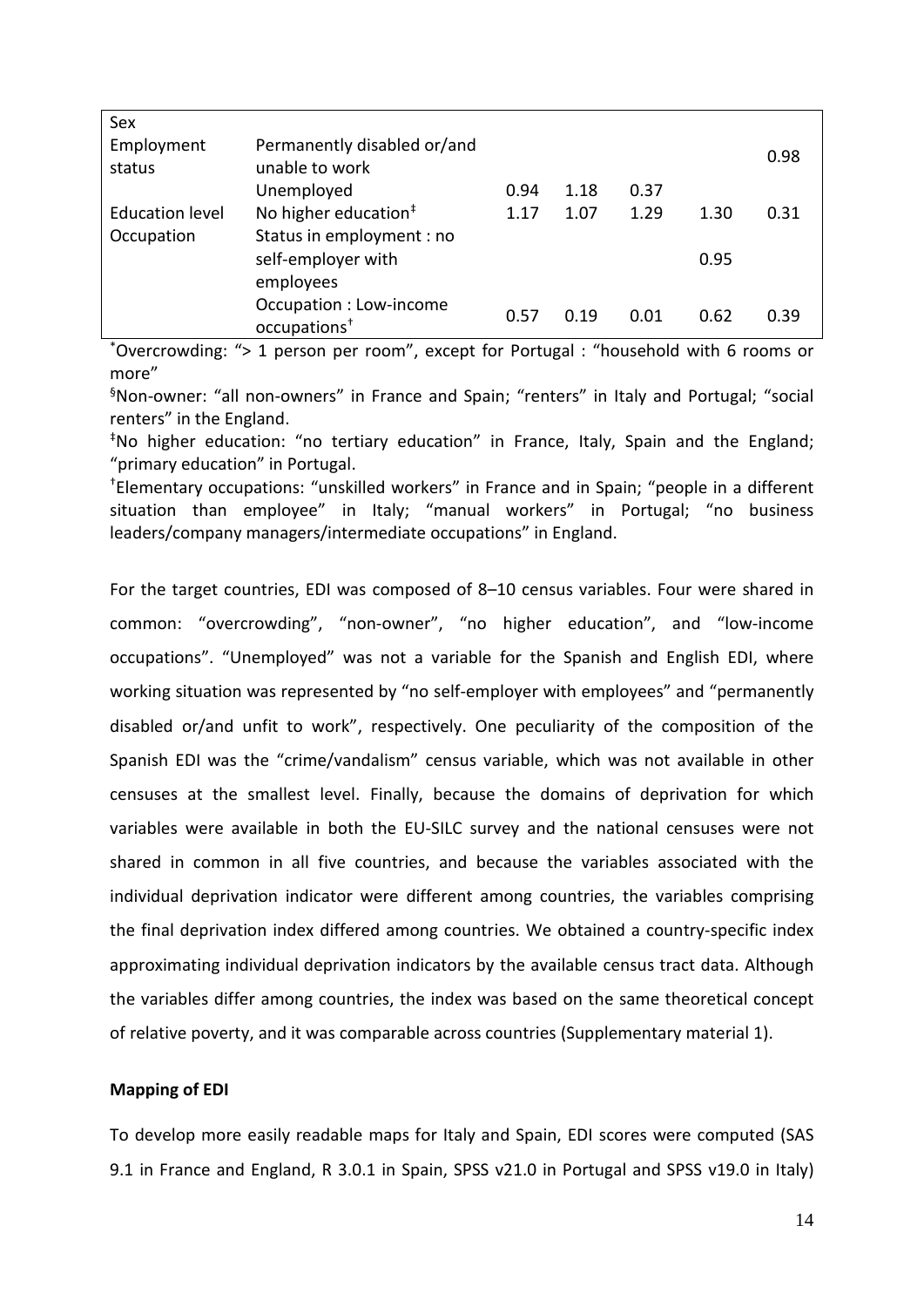and mapped (ArcMap version 10.2.1) at the municipal level, while the Portugal and England maps are readable at the smallest level (census tract block groups and lower super output areas (LSOA). (Supplementary material 2).

### **DISCUSSION**

This paper demonstrates that it was possible to construct an aggregate deprivation index at the small area level for five European countries (France, Italy, Spain, Portugal and England) based on the concept of relative deprivation. Using individual data common to all European members makes it possible to conduct European comparative studies.

The purpose of EDI is to measure the social environment in a comparable manner across countries, despite the differences in the census variables available, and to incorporate the social and cultural specificities concerning each country. The ecological deprivation indices are built according to shared methodological principles, by selecting fundamental needs associated with both objective and subjective poverty, and use the same theoretical concept of relative deprivation. The basis of this concept is that the experience of being deprived in a community is common to any culture or country, but that this deprivation may be produced by different mechanisms. The concept of relative deprivation [3] makes it possible to measure comparable social-economic status using variables that may differ in each country.

Another advantage of this index is that it can be calculated at the small area census level. Despite the differences in population size at this level across countries, it was possible to account for contextual factors. The indices are composed of weighted census elements because these best reflect country-specific individual experiences of deprivation.[40] At this purpose, the much higher proportion of subjectively poor households in Spain compared with the other countries could reflect a more diffuse perception of the effect of the anticipated (2006-2010) inner socio-economic crises on the family capability of affording fundamental needs.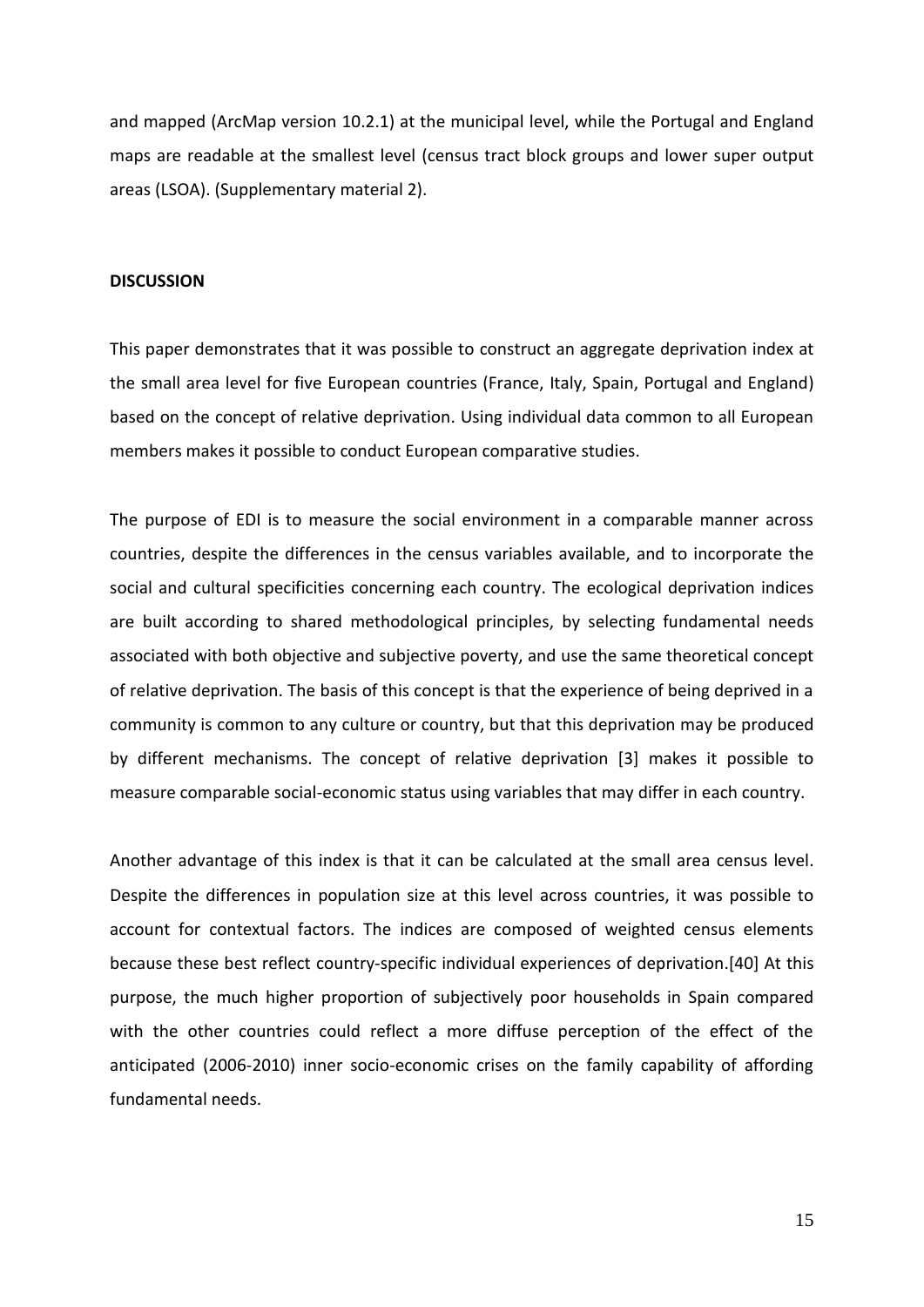The similarities observed between countries in different stages of development indicate that the impact of cultural differences may be less than expected. For instance, among the nine needs studied, fundamental needs were the same for all countries, except for "taking a week's annual holiday away from home" in Portugal, and "having a computer" in Portugal and Italy. Consequently, the final national deprivation indices are very similar. Among the 17 census variables that make up the five national indices, eight are shared by at least three indices, and four are shared by all indices. Italy and Portugal shared the same components for their indices, but "Not married" existed only in Italy. Only 3 variables are specific to one country: "Crime/Vandalism" and "No employer with employees" in Spain, "Foreign nationality" and "Household with at least 6 persons" in France, and "No detached house" and "Permanently disabled and/or unable to work" in England.

Exploratory studies must be conducted on the impact of heterogeneity of the size of geographical areas on comparability among countries. The geographical level of the census data varies widely, with a mean population ranging from 170 subjects per unit in Italy to 2000 subjects per unit in France. A dilution effect should be observed, caused by the greater population in larger units and the associated increase in social heterogeneity.[36] EDI can be computed at several geographical scales and sizes and can be harmonised across Europe. Further studies will be conducted to compare the ability of each country's EDI to correctly identify disadvantaged areas. One specific trait of EDI is that it assesses deprivation in the same way in urban and rural areas. However, health inequalities tend to be more marked in urban areas (especially in the England), as highlighted in the European project INEQ-CITIES.[41]

The EU-SILC survey data used was those from the survey conducted in 2006, which was the complete data available at the beginning of the study. Eurostat indicators analyses on monetary poverty, material deprivation and low work intensity show that the number of people at risk of poverty or social exclusion in the European union (28 members) was decreasing before the economic crisis to reached its lowest level in 2009 and grew again in the following years, marked by the economic crisis. The number of people living in severe material deprivation had thus increased in the majority of countries. (Eurostat website: http://ec.europa.eu/eurostat/statistics-

16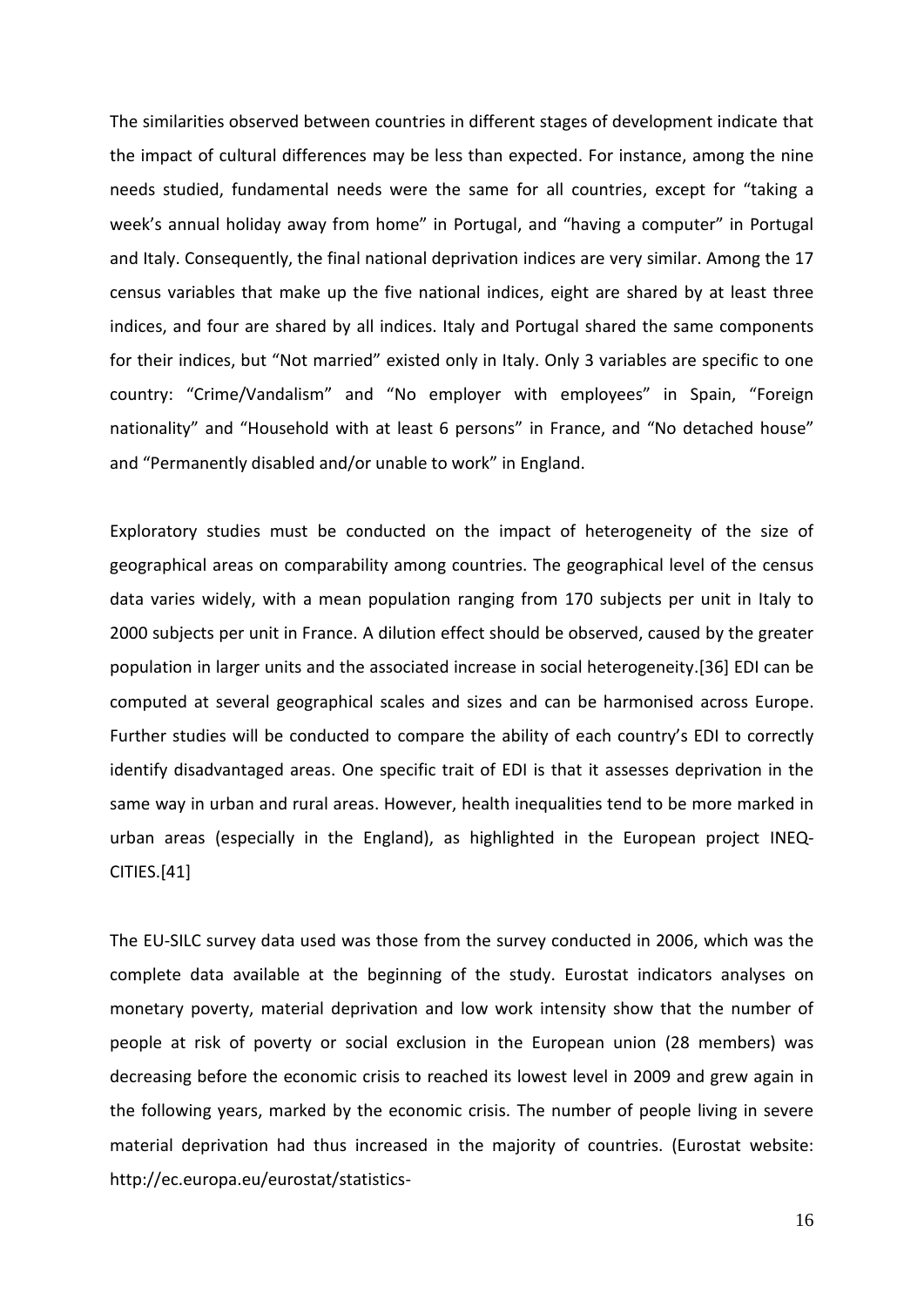explained/index.php/Europe 2020 indicators poverty and social exclusion). According to these trends the present EDI version is likely to under-estimate the material deprivation. Thanks to its construction modalities, EDI is easily updated and can thus integrate such recent trends in further versions. Since EU-SILC survey data is renewed annually, the frequency of EDI upgrading could be annual even if the census frequency is multiannual in certain European countries.

Beyond intra-country validation by comparison with other available indices, the major advantage of an index like EDI is that it provides not only a powerful tool in each country, but since it is constructed from one European study using the same questionnaire, it also constitute a cross-cultural tool for conducting relevant international comparisons on social inequities in health. Another strength of these indices is their ability to be replicable over time and adaptable to the available data, thanks to the dynamic cohort in the EU-SILC survey.

Because the EU-SILC survey is available for all members of the European community, EDI should be constructed for all 28 members. EDI will produce an improved understanding of the mechanisms underlying health inequalities while accounting for the cultural and historical context of each country. Developing a standardised EDI across Europe will allow European comparative studies to be undertaken and replicated over time and space. From a pragmatic point of view, EDI can be used to investigate links between socioeconomic environment and health in all fields where health data are available at aggregated level and comparable from one country to another. Many studies on deprivation and mortality data as health indicator have been developed in European countries [17, 42, 43] but no comparison between countries have been done. Cancer for which registries are already organized in a European network could be the first field for application of EDI.[34] Moreover, EDI is a useful tool for targeting public health interventions at socioeconomically deprived individuals. For example, persisting, wide socioeconomic inequalities in cancer survival have been observed in many countries where their healthcare system is based on universal free access and equity principles. Mechanisms underlying these inequalities remain poorly understood and international comparisons may enlighten the origins of these challenging inequalities. EDI can provide technical support to assist EU member states in implementing and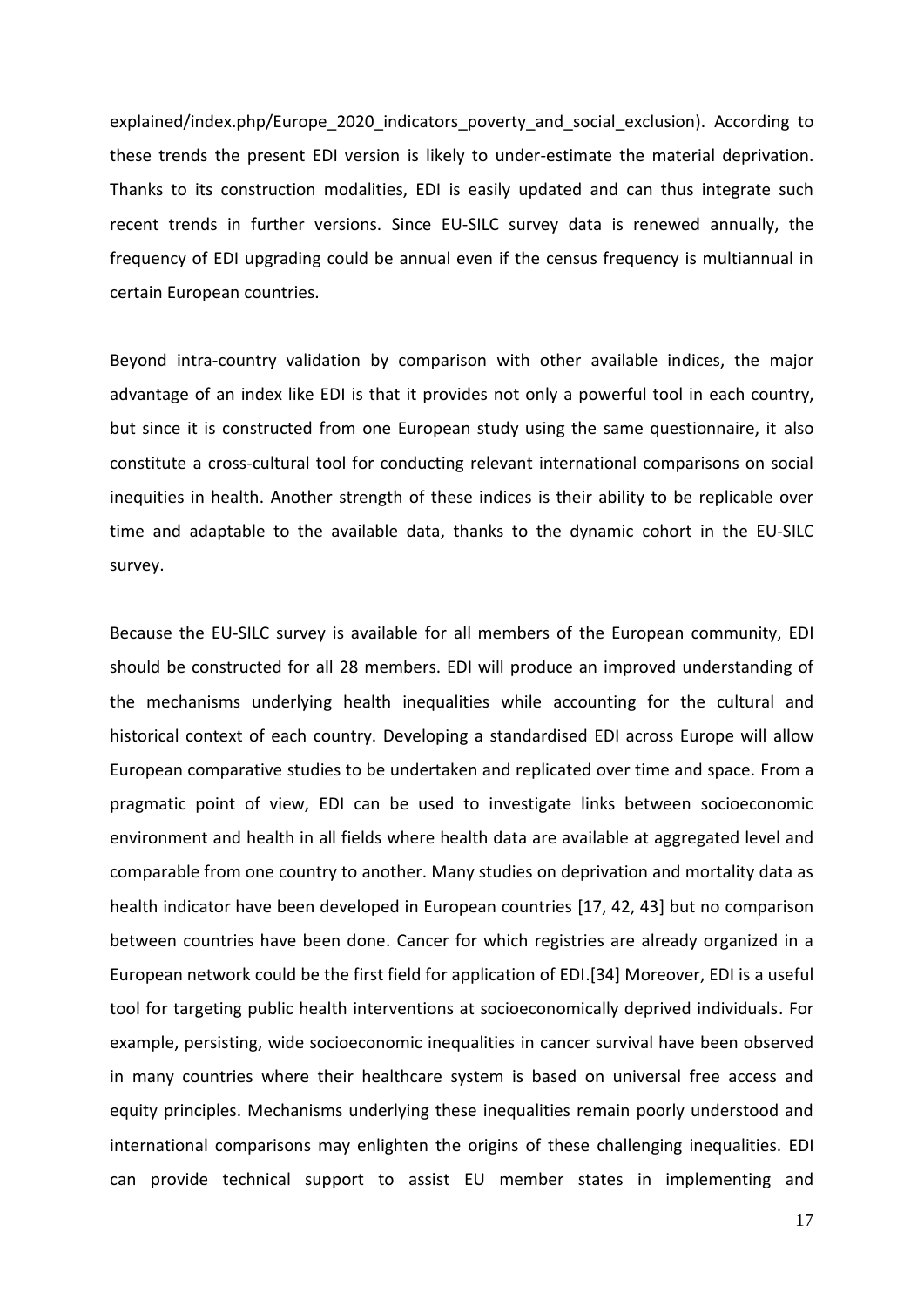strengthening patient and community empowerment policies, strategies and programs, including guidance on how to reach those groups and individuals who are most likely to be disadvantaged, as recommended in World Health Organization-Europe plans for 2012–2016.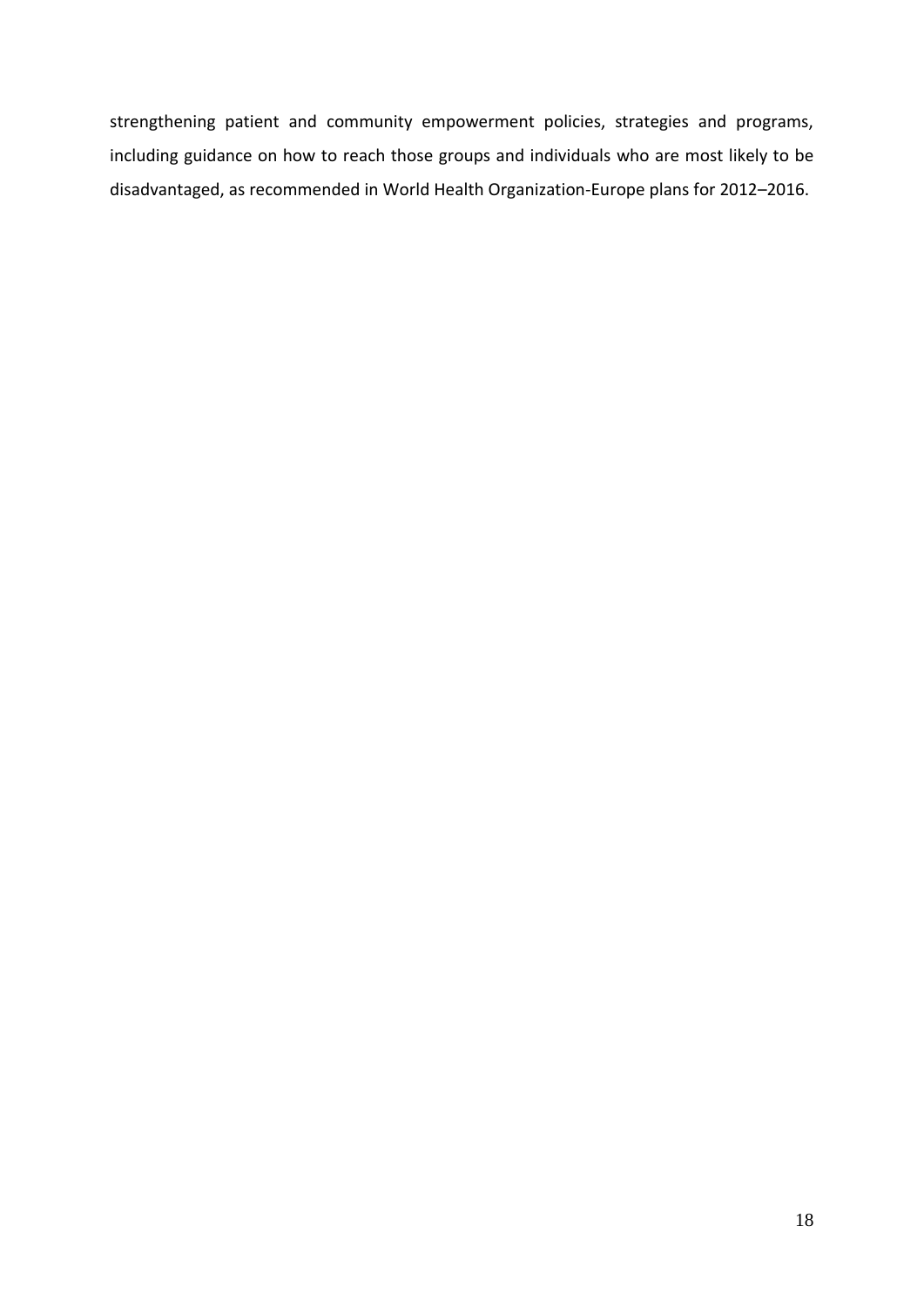## **What is already known on this subject?**

- Studying social inequalities in health requires the ability to measure them accurately, to compare them between different areas or countries, and to follow trends over time.
- Several European countries have already developed ecological deprivation indices; however, the approaches used to generate such indices vary widely, making international comparison difficult.
- To address this issue, a European transnational ecological deprivation index at the small area level has recently been developed in France: the French version of EDI.

## **What this study adds?**

- This study shows that a small area level European deprivation index could be developed. By the concept and methods of construction, this index is likely to be replicable across Europe and able to be updated flexibly annually. We argue that the EDI provides the focus and comparability required for studying social inequalities in health.
- The development of EDI across Europe contributes to the priorities of Horizon 2020 and World Health Organization-Europe recommendations by facilitating comparative analyses of public health systems and research on the specifics and evolution of social inequalities in health. The potential effectiveness of new policies informed by EDI data at reducing inequalities in health will help to create greater fairness and equality in healthcare systems throughout the EU.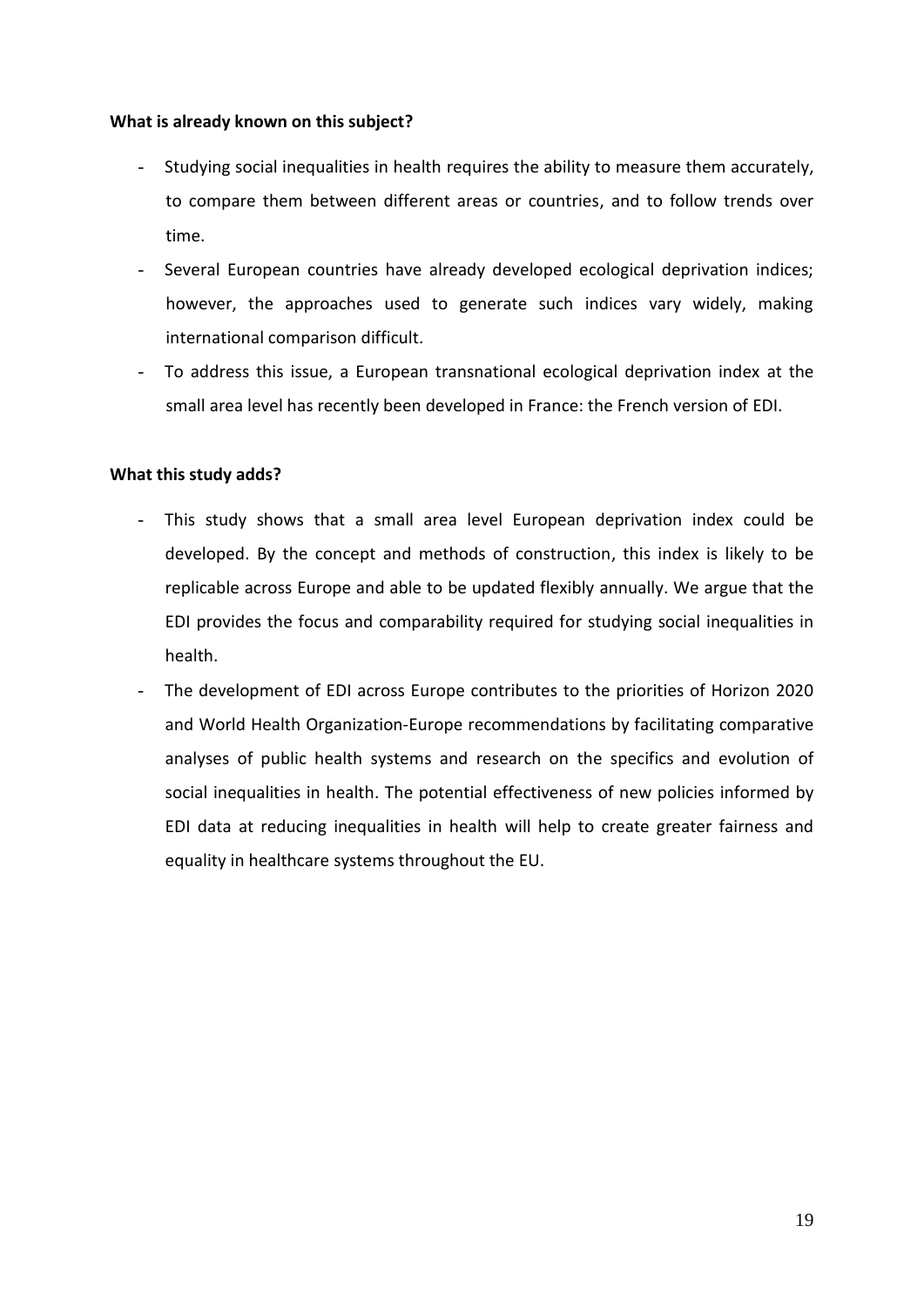## **Acknowledgments**

The authors would like to acknowledge European Partnership for Action Against Cancer **(**EPAAC**)** and Eurostat, as well as the National Institutes of Statistics for providing us with census data.

## **Competing Interests**

None declared.

## **Funding**

EPAAC provided funding for workshops in Ispra, Lisbon, Porto and Caen.

## **Contributors**

CP conducts the study, and monitoring across all participants. EG wrote the manuscript. All authors reviewed and approved the final version of the manuscript.

## **Licence for Publication**

The Corresponding Author has the right to grant on behalf of all authors and does grant on behalf of all authors, an exclusive licence on a worldwide basis to the BMJ Publishing Group Ltd to permit this article (if accepted) to be published in JECH and any other BMJPGL products and sublicences such use and exploit all subsidiary rights, as set out in our licence.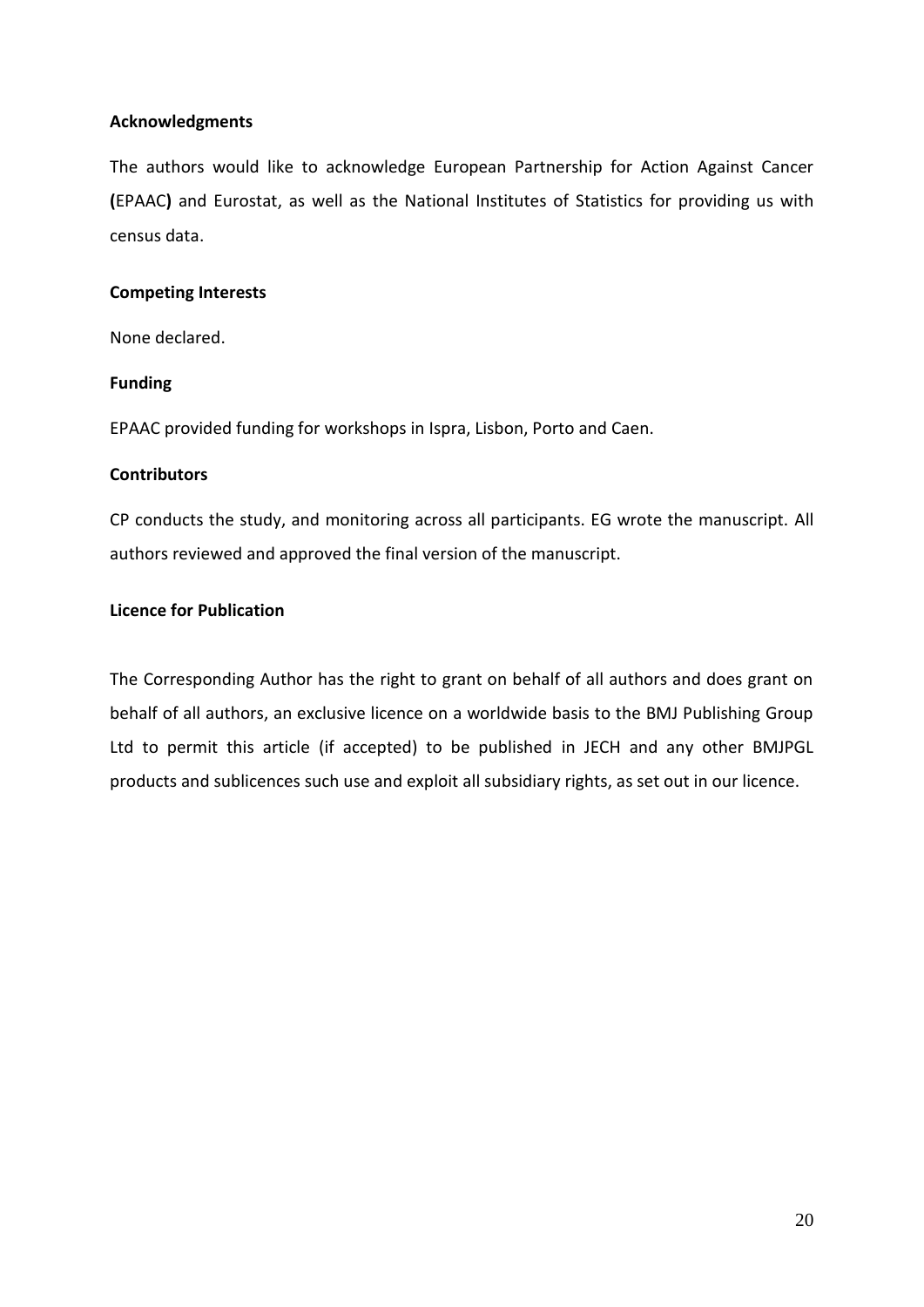## **REFERENCES**

1. Marmot M. European Commission. Health inequalities in the EU-final report of a consortium, consortium lead. Brussels: European Commission Directorate-General for Health and Consumers, 2013.

2. Fahey T. Poverty and the Two Concepts of Relative Deprivation. In: 4 UCDBD, editor. 2010.

3. Townsend P. Deprivation. J Soc Policy; 1987. p. 125-46.

4. Townsend P. *Poverty in the United Kingdom*. London: Allen Lane and Penguin Books; 1979. 1,216 p.

5. Guillemin F, Carruthers E, Li LC. Determinants of MSK health and disability--social determinants of inequities in MSK health. Best Pract Res Clin Rheumatol. 2014;28(3):411-33.

6. Johnson AM, Hines RB, Johnson JA, Bayakly AR. Treatment and survival disparities in lung cancer: the effect of social environment and place of residence. Lung Cancer. 2014;83(3):401-7.

7. Wang L, Hu W. Immigrant health, place effect and regional disparities in Canada. Soc Sci Med. 2013;98:8-17.

8. Domínguez-Berjón F, Borrell C, Rodríguez-Sanz M, Pastor V. The usefulness of areabased socioeconomic measures to monitor social inequalities in health in Southern Europe. Eur J Public Health. 2006;16(1):54-61.

9. Matheson FI, Dunn JR, Smith KL, Moineddin R, Glazier RH. Development of the Canadian Marginalization Index: a new tool for the study of inequality. Can J Public Health. 2012;103(8 Suppl 2):S12-6.

10. Jarman B. Identification of underprivileged areas. Br Med J (Clin Res Ed). 1983;286(6379):1705-9.

11. Carstairs V, Morris R. Deprivation: explaining differences in mortality between Scotland and England and Wales. BMJ. 1989;299(6704):886-9.

12. Eibner C, Sturm R. US-based indices of area-level deprivation: results from HealthCare for Communities. Soc Sci Med. 2006;62(2):348-59.

13. Frohlich N, Mustard C. A regional comparison of socioeconomic and health indices in a Canadian province. Soc Sci Med. 1996;42(9):1273-81.

14. Pampalon R, Raymond G. A deprivation index for health and welfare planning in Quebec. Chronic Dis Can. 2000;21(3):104-13.

15. Salmond C, Crampton P, Sutton F. NZDep91: A New Zealand index of deprivation. Aust N Z J Public Health. 1998;22(7):835-7.

16. Caranci N, Costa G. Un indice di deprivazione a livello aggregato da utilizzare su scala nazionale: giustificazioni e composizione dell'indice. In: Costa G, Cislaghi C, Caranci N(eds.). Disuguaglianze sociali di salute. Problemi di definizione e di misura. Salute e Società. 2009.

17. Caranci N, Biggeri A, Grisotto L, Pacelli B, Spadea T, Costa G. [The Italian deprivation index at census block level: definition, description and association with general mortality]. Epidemiol Prev. 2010;34(4):167-76.

18. Lillini R, Quaglia A, Vercelli M, Liguria RmR. [Building of a local deprivation index to measure the health status in the Liguria Region]. Epidemiol Prev. 2012;36(3-4):180-7.

19. Challier B, Viel JF. [Relevance and validity of a new French composite index to measure poverty on a geographical level]. Rev Epidemiol Sante Publique. 2001;49(1):41-50. 20. Havard S, Deguen S, Bodin J, Louis K, Laurent O, Bard D. A small-area index of

socioeconomic deprivation to capture health inequalities in France. Soc Sci Med. 2008;67(12):2007-16.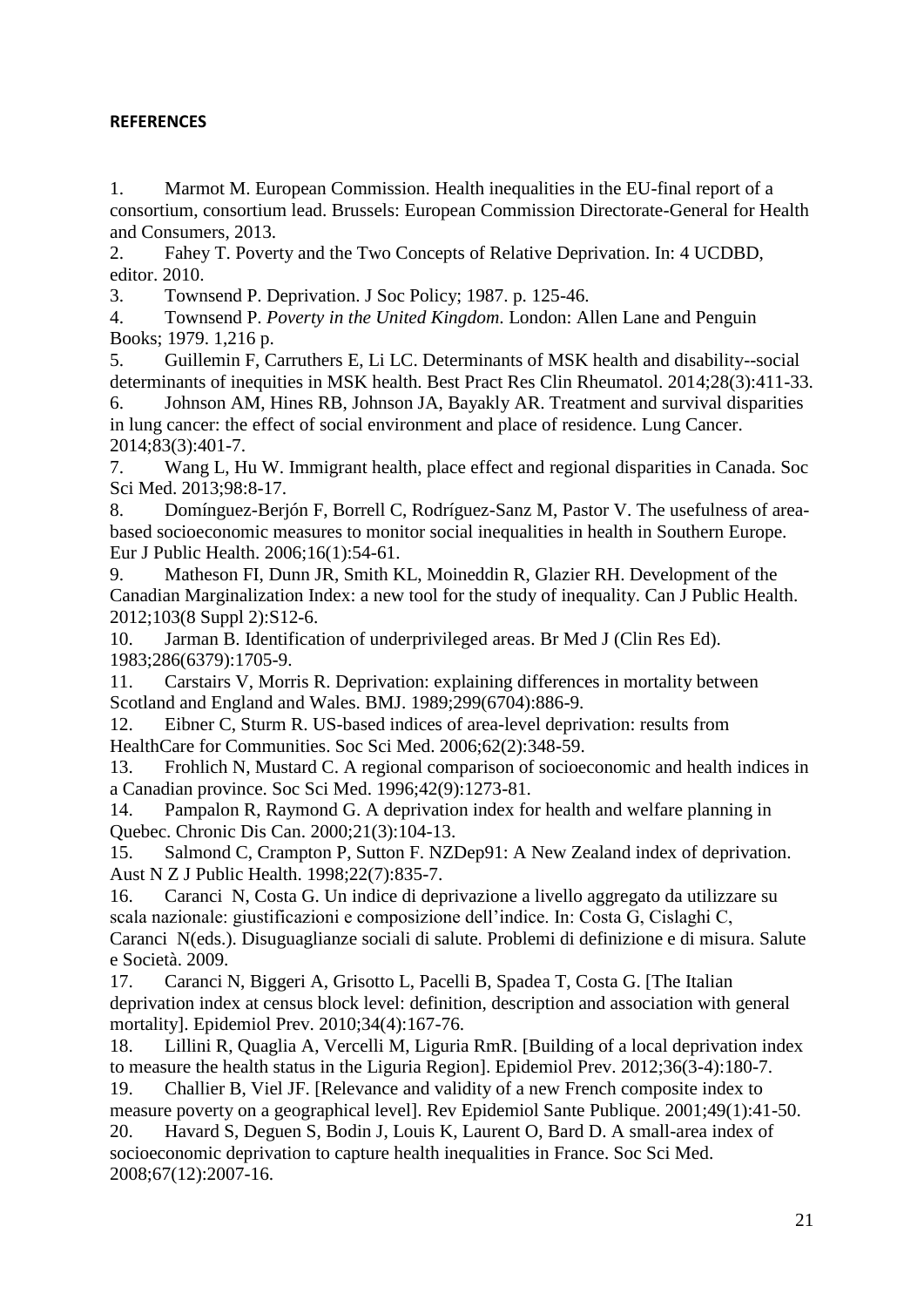21. Rey G, Jougla E, Fouillet A, Hémon D. Ecological association between a deprivation index and mortality in France over the period 1997 - 2001: variations with spatial scale, degree of urbanicity, age, gender and cause of death. BMC Public Health. 2009;9:33.

22. Lalloué B, Monnez JM, Padilla C, Kihal W, Le Meur N, Zmirou-Navier D, et al. A statistical procedure to create a neighborhood socioeconomic index for health inequalities analysis. Int J Equity Health. 2013;12:21.

23. Domínguez-Berjón MF, Borrell C, Cano-Serral G, Esnaola S, Nolasco A, Pasarín MI, et al. [Constructing a deprivation index based on census data in large Spanish cities(the MEDEA project)]. Gac Sanit. 2008;22(3):179-87.

24. Marí-Dell'Olmo M, Martínez-Beneito MA, Borrell C, Zurriaga O, Nolasco A, Domínguez-Berjón MF. Bayesian factor analysis to calculate a deprivation index and its uncertainty. Epidemiology. 2011;22(3):356-64.

25. Sundquist K, Malmström M, Johansson SE. Neighbourhood deprivation and incidence of coronary heart disease: a multilevel study of 2.6 million women and men in Sweden. J Epidemiol Community Health. 2004;58(1):71-7.

26. Slachtová H, Tomásková H, Splíchalová A, Polaufová P, Fejtková P. Czech socioeconomic deprivation index and its correlation with mortality data. Int J Public Health. 2009;54(4):267-73.

27. Meijer M, Engholm G, Grittner U, Gritter U, Bloomfield K. A socioeconomic deprivation index for small areas in Denmark. Scand J Public Health. 2013;41(6):560-9. 28. Noble M, Mc Lennan D, Wilkinson K. The English Indices of Deprivation 2007. 2008.

29. Ralston K, Dundas R, Leyland AH. A comparison of the Scottish Index of Multiple Deprivation (SIMD) 2004 with the  $2009+1$  SIMD: does choice of measure affect the interpretation of inequality in mortality? Int J Health Geogr. 2014;13:27.

30. NOBLE M, WRIGHT G, SMITH G. Measuring multiple deprivation at the small-area level. *Environment and Planning A*. 2006;38(1):169-85.

31. Maier W, Fairburn J, Mielck A. [Regional deprivation and mortality in Bavaria. Development of a community-based index of multiple deprivation]. Gesundheitswesen. 2012;74(7):416-25.

32. Grundmann N, Mielck A, Siegel M, Maier W. Area deprivation and the prevalence of type 2 diabetes and obesity: analysis at the municipality level in Germany. BMC Public Health. 2014;14:1264.

33. Pornet C, Delpierre C, Dejardin O, Grosclaude P, Launay L, Guittet L, et al. Construction of an adaptable European transnational ecological deprivation index: the French version. J Epidemiol Community Health. 2012.

34. Bryere J, Dejardin O, Bouvier V, Colonna M, Guizard AV, Troussard X, et al. Socioeconomic environment and cancer incidence: a French population-based study in Normandy. BMC Cancer. 2014;14:87.

35. Ouédraogo S, Dabakuyo-Yonli TS, Roussot A, Pornet C, Sarlin N, Lunaud P, et al. European transnational ecological deprivation index and participation in population-based breast cancer screening programmes in France. Prev Med. 2014;63:103-8.

36. Woods LM, Rachet B, Coleman MP. Choice of geographic unit influences socioeconomic inequalities in breast cancer survival. Br J Cancer. 2005;92(7):1279-82.

37. Mobley LR, Kuo TM, Andrews L. How sensitive are multilevel regression findings to defined area of context?: a case study of mammography use in California. Med Care Res Rev. 2008;65(3):315-37.

38. Cadum E, Costa G, Biggeri A, Martuzzi M. [Deprivation and mortality: a deprivation index suitable for geographical analysis of inequalities]. Epidemiol Prev. 1999;23(3):175-87.